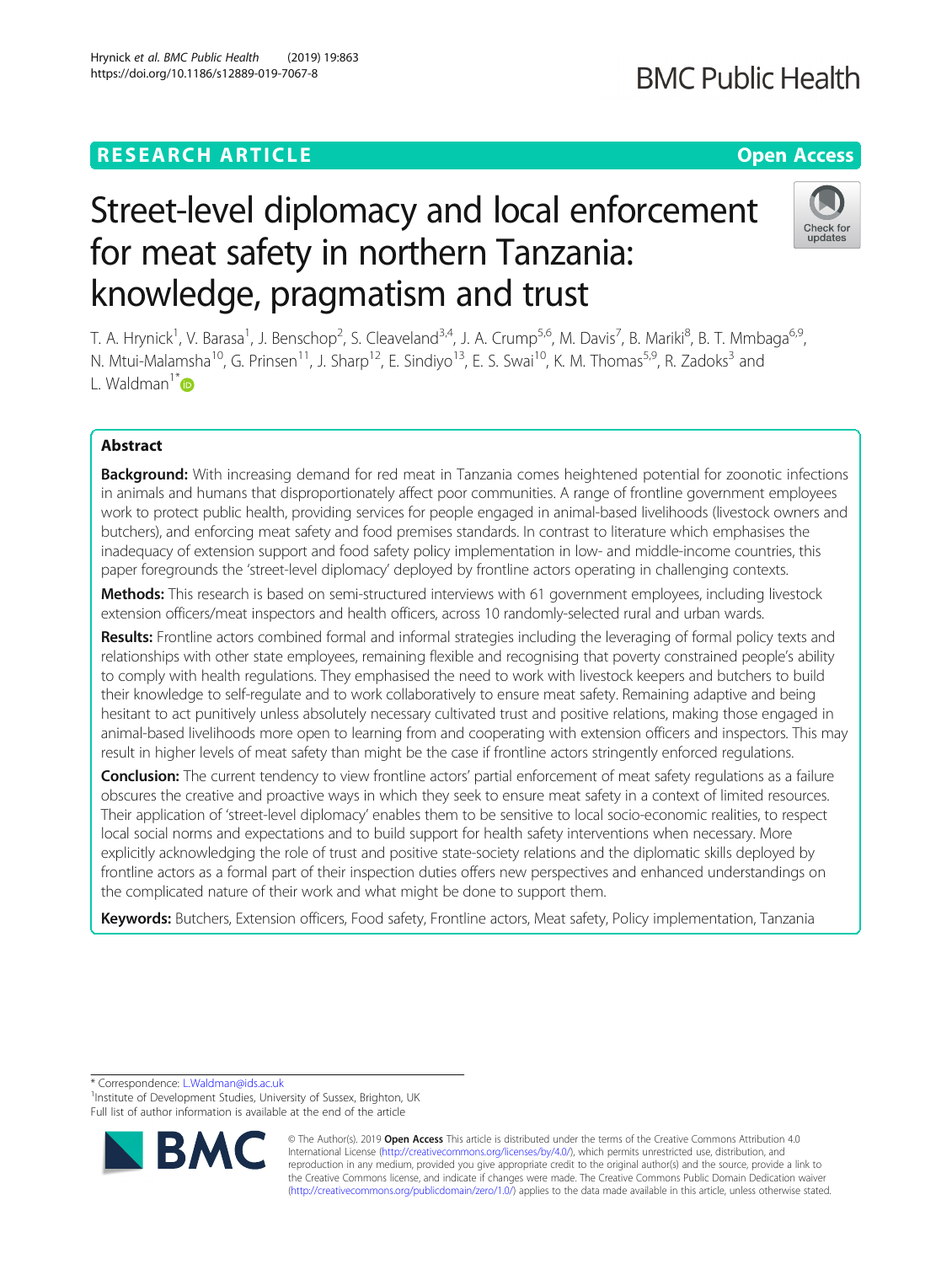# Background

The growing scale and quickening pace of economic, political, social and ecological change around the world has increased the risk of zoonotic pathogen emergence and re-emergence, and of associated outbreaks of disease in animals and humans [[1,](#page-14-0) [2\]](#page-14-0). Interrelated processes of globalisation, population growth, urbanisation, climate change, conflict, shifting land use and disruption of traditional socio-environmental systems, changing diets and livelihoods are bringing people, animals and microbes into novel interactions creating new, complex and dynamic channels of disease risk, especially in low- and middle-income countries (LMICs) [\[3](#page-14-0)–[6\]](#page-14-0).

Tanzania – in addition to undergoing many of the aforementioned processes – hosts Africa's third largest concentration of livestock and, with its abundant biodiversity, is vulnerable to emerging, re-emerging and endemic zoonoses [\[7](#page-14-0)–[9\]](#page-14-0). Outbreak events such as the 2006/2007 Rift Valley Fever (RVF) epidemic have wrought substantial economic, social and psychological damage, tending to primarily affect marginalised populations including poor urban and peri-urban dwellers, and rural, pastoral and agro-pastoral people [\[10,](#page-14-0) [11](#page-14-0)]. While outbreaks of some zoonoses, such as RVF, Ebola, anthrax, Severe Acute Respiratory Syndrome (SARS), Middle East Respiratory Syndrome (MERS), and avian and swine influenza garner attention and concern, a number of endemic zoonoses – such as brucellosis, leptospirosis, Q fever and nontyphoidal Salmonella - attract far less consideration and yet have important if less newsworthy, negative consequences for individual, community and national develop-ment in Tanzania and across the global south [[12](#page-14-0)–[15\]](#page-14-0).

One potential way humans can become infected with zoonotic pathogens is through animal product consumption, including red meat [[16,](#page-14-0) [17\]](#page-14-0). Rural, poor and predominantly small-scale farmers undertake the majority of Tanzania's livestock production [\[18\]](#page-14-0). Here, growing urban populations and rising incomes have increased meat demand [\[19](#page-14-0)]. Beef is favoured, and, in 2017, accounted for 82% of meat production [[20\]](#page-14-0). Overall, Tanzanians prefer fresh produce – including freshly butchered 'warm' red meat – which they perceive to be locally or domestically sourced and the vast majority of people purchase meat in small, local butcheries on days they intend to cook and consume it [\[19,](#page-14-0) [21,](#page-14-0) [22\]](#page-14-0).

Meat value chain actors in Tanzania include livestock farmers, handlers, traders, transporters, processors, owners of slaughter sites, butcheries, eateries and associated workers. They are subject to regulations governing how animals are cared for, transported, slaughtered, processed, stored and sold, which include procedural, infrastructural and personnel standards. Considerable national-level legislation exists to inform management of animal health, slaughter and meat sale including the Animal Disease Act (2003); Tanzania Food, Drugs and Cosmetics Act (2003); Public Health Act (2009); Standards Act (2009); Meat Industry Act (2006); Veterinary Act (2003) and others. National oversight of food safety lies with multiple state bodies including the Tanzania Food and Drugs Authority, the Ministry of Livestock and Fisheries, and the Tanzanian Bureau of Standards [[19\]](#page-14-0) which are responsible for technical regulations. Ultimate responsibility for monitoring, inspection and animal health service delivery however, is decentralised and is the remit of Local Government Authorities at district, ward and village level [[23](#page-14-0), [24\]](#page-14-0). So long as local provision remains within the bounds set by national law and regulations, standards may vary as local decision-making and bylaws drawn up by LGAs manage issues in locally appropriate and acceptable ways.

While a range of Tanzanian government actors are responsible for ensuring meat is safe for human consumption, monitoring regulatory compliance, and ensuring disease events in animals and humans are prevented or quickly stopped, those most central to this at ward and village level are public Health Officers (HOs) and Livestock Extension Officers (LEOs), many of whom also work as meat inspectors  $[25]$ <sup>1</sup>. LEOs' and HOs' responsibilities, in relation to the prevention and mitigation of zoonotic disease in animals and related meat-borne illness, fall into three overlapping activities, namely: preventative measures and animal-based livelihood support; the management of disease incidents and outbreaks; and meat site (slaughter sites, butcheries, other meat retailers) inspection, monitoring, and related sanction.

In many countries, the implementation of government policy and regulation, and extension officers' work has been recognised as challenging and often inadequate [[21](#page-14-0), [25](#page-14-0), [26\]](#page-14-0). Theoretical policy implementation literature shows, in keeping with this, that this is seldom unproblematic, with frequent 'implementation failures' [[27](#page-14-0), [28](#page-14-0)]. In seeking to understand these failures, attention has focused on how administrative directives and processes interact with contextual, socio-economic, cultural and political aspects to shape implementation. Bringing the topdown, 'highly scripted' dimension of policy implementation together with its bottom-up, informal dimensions has introduced new emphasis on governance arrangements, policy networks, and institutional relationships [[27\]](#page-14-0). The space between these top-down and bottom-up dimensions is occupied by frontline actors, or 'street-level bureaucrats' [[29](#page-14-0)], who have degrees of 'decisional latitude' to determine which policy directives they respond to and how they satisfy government objectives while accommodating local, contextual factors, and retaining professional autonomy [\[27,](#page-14-0) [30,](#page-14-0) [31](#page-14-0)]. These frontline actors bring their own values, knowledge, and norms to bear as they enter into processes of 'negotiation and bargaining' with people who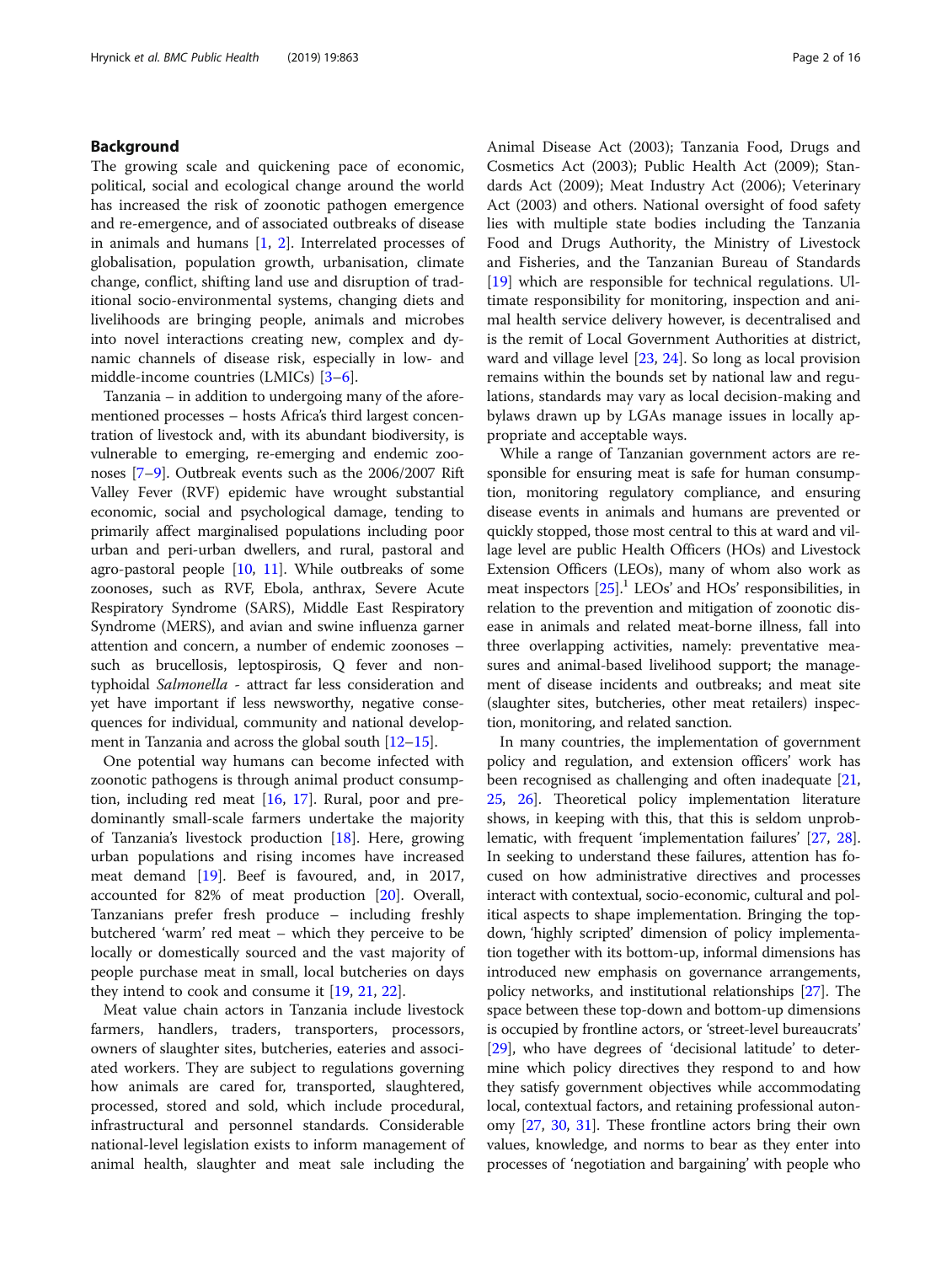form the policy target [\[32\]](#page-14-0). Despite widespread recognition of frontline actors' discretionary roles in mediating 'technically complex policy matters', the ways in which they undertake policy implementation remain 'opaque' [[31](#page-14-0)], especially in LMICs.

While much research has focused on how frontline actors' discretion might result in policies being operationalised in ways that contradict or undermine policy makers' intentions [\[29,](#page-14-0) [30\]](#page-14-0), far less attention has been paid to the skills required to implement policy, particularly in contexts of limited resources. The emphasis has been on frontline actors' ability to subvert and reorient policy through implementation, rather than exploring how their flexibility and discretionary powers can be used to implement policy, or approximate policy goals even if through unprescribed or unorthodox strategies. This paper explores the day-to-day strategies employed by frontline actors such as LEOs and HOs to do their work in relation to meat safety in northern Tanzania. Taking an actororiented approach [[33](#page-14-0)], it distinguishes itself from the bulk of literature on the meat value chain and food and meat safety policy implementation in LMICs which emphasises deficiencies and inadequacies of the food safety system and associated technical staff [\[24,](#page-14-0) [34,](#page-14-0) [35\]](#page-14-0). Instead, drawing on policy implementation literature and the concept of 'street-level diplomacy' which emphasises relationships, interpersonal trust and the use of negotiation to enhance policy compliance [\[28,](#page-14-0) [36,](#page-14-0) [37\]](#page-14-0), this paper foregrounds the experiences, perceptions, knowledge and 'soft' skills of staff to understand how they do their jobs and why they choose to operate in particular ways. Through this, it explores how creative day-to-day enactment of health and safety can, and needs to be, recognised in

Table 1 Interviewees' role, location and gender

contexts where policy may be regarded as appropriate, yet resources for implementation remain scarce and demonstrates the importance of social inquiry to understanding and tackling disease in LMICs [\[38\]](#page-14-0).

# **Methods**

This paper is based on 61 semi-structured interviews conducted with regional (Kilimanjaro) ( $n = 2$ ), district (Moshi Municipal) ( $n = 4$ ), and ward-level ( $n = 55$ ) administrators and technical staff with general, human and/or animal health mandates; elected ward-level councillors; and ward-level health committee volunteers in order to capture a wide range of actors and activities in local governance and management of zoonotic disease and meat safety. In this paper, the concept of 'meat safety' is used to refer to the presence or absence of pathogens in meat which can cause disease in humans [\[39\]](#page-14-0). This recognises that the presence/absence of pathogens in meat is not independent from livestock health and its management; nor of how meat is handled or its handlers regulated, and acknowledges the social/political interfaces between state actors and private citizens. Regional and district-level actors were selected for their key roles, while those filling positions of interest in each of five randomly selected wards from Moshi Rural District and five from Moshi Municipality, were also interviewed (see Table 1). This emphasis on a wide range of respondents was informed by the One Health framework which recognises the connections between animal, human and environmental health [\[40\]](#page-14-0). In most cases, each relevant position was occupied by one individual in each respective ward. $<sup>2</sup>$  In some instances, the</sup> position was either not occupied or the position-holder declined to be interviewed. In another, one person

|                                    | Respondent roles                          | Moshi rural district     | Moshi municipality    | Regional                 |
|------------------------------------|-------------------------------------------|--------------------------|-----------------------|--------------------------|
|                                    |                                           | (rural, peri-urban)      | (urban)               |                          |
| Frontline technical staff          | Livestock Field Officers (LFOs/LEOs)      | $5 (M = 4, F = 1)$       | $5 (M = 3, F = 2)$    |                          |
|                                    | Public Health Officers (HOs)              | $4^a$ (M = 1, F = 3)     | $5^b$ (M = 1, F = 4)  | $\overline{\phantom{a}}$ |
|                                    | Health & Environment Committee volunteers | $5 (M = 2, F = 3)$       | $5 (M = 2, F = 3)$    |                          |
|                                    | Clinic-based human medical workers        | $5 (M = 1, F = 4)$       | $4^a$ (M = 2, F = 2)  | $\overline{\phantom{a}}$ |
|                                    | Subtotal                                  | 19 (M = 8, F = 11)       | 19 (M = $8, F = 11$ ) | $\overline{\phantom{a}}$ |
| Administrative & elected officials | Ward Executive Officers                   | $5 (M = 4, F = 1)$       | $5^b$ (M = 3, F = 2)  | $\overline{\phantom{a}}$ |
|                                    | Elected ward-level officials              | $5 (M = 5)$              | $3^a$ (M = 3)         |                          |
|                                    | High-ranking municipal official           |                          | $1 (M = 1)$           |                          |
|                                    | District-level veterinary operatives      |                          | $3 (M = 3)$           | $\overline{\phantom{a}}$ |
|                                    | Regional-level animal health operatives   | $\overline{\phantom{a}}$ | $\sim$                | $2 (M = 2)$              |
|                                    | Subtotal                                  | $10 (M = 9, F = 1)$      | 12 (M = 10, F = 2)    | $2 (M = 2)$              |
|                                    | <b>Total respondents</b>                  | 61 (M = 36, F = 25)      |                       |                          |

 $M$  Male,  $F$  Female

<sup>a</sup>Indicates that one or more wards either did not have an individual in post at the time, or he/she was not available for interview **b**One respondent held the position of both Ward Executive Officer and HO for his ward

The subtotals are presented in bold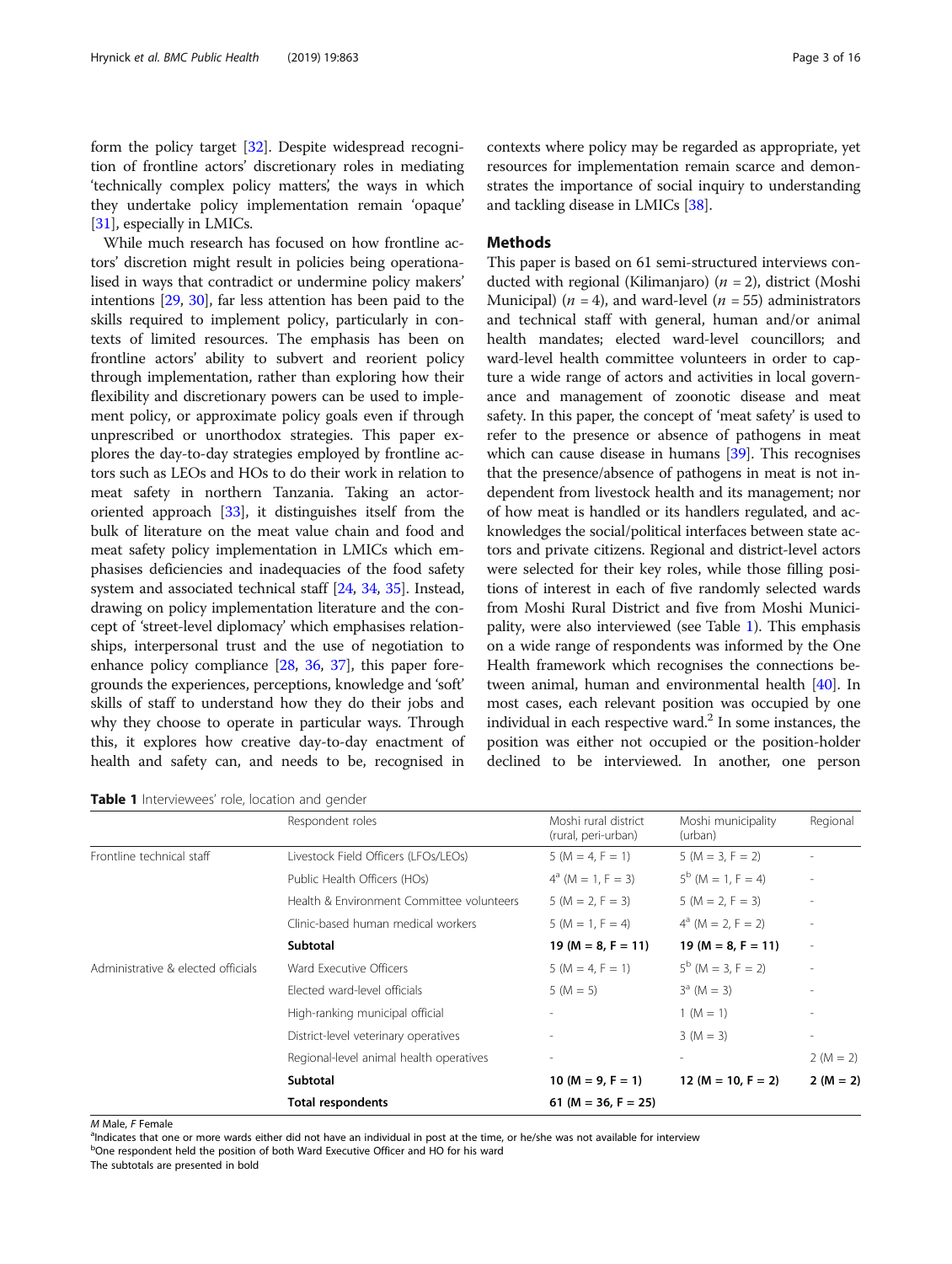occupied two roles of interest. This meant a total of 55 ward-level respondents were identified and interviewed. A further six key informants were identified at regional and district levels, bringing the total to 61. Because decisions about whom to interview were made in relation to particular posts, gender and other social markers were not considered in the selection process. The disproportionately low number of female interviewees in livestock extension/meat inspection and managerial/leadership roles reflects socio-cultural associations between masculinity, livestock-rearing and red meat [[41](#page-14-0)]<sup>3</sup> and broader, widelyobserved gendered power relations and barriers to African women's professional advancement [[42](#page-14-0)–[44\]](#page-14-0).

Interviews took place in situ from February 2017 to February 2018 in Kiswahili before being translated and transcribed into English by the author (BM). Back translation into Kiswahili was deemed unnecessary as the interviewer (BM) was involved in transcription, translation and reviewing interpretations and meanings used in this paper. Moreover, this research prioritises situated knowledge produced through interactions between respondents and the interviewer in relatively open-ended dialogue rather than literal objective translation, or con-sistent sets of meaning [\[45](#page-14-0)].

As this research took an inductive approach, openended, semi-structured interview schedules were designed – in consultation with a number of experts on the topic, the interviewer, and senior Tanzanian policy makers – to guide discussion and to elicit contextually-rich pictures of the roles, routines, experiences, challenges, strategies, and perceptions of respondents in relation to policy, meat safety, animal health and zoonoses.<sup>4</sup>

Data analysis was approached inductively and conducted through a grounded approach, allowing conceptual and theoretical insights to emerge from the data rather than from preconceived notions derived from existing literature. Interview data were first thoroughly read by the two lead authors (TH and LW) to gain a holistic sense of themes, patterns and relationships [[46\]](#page-15-0). Open coding techniques were used and a preliminary coding structure developed. Then, through several cycles of reading, rereading and coding the data using Nvivo 12 (QSR International, Australia), the coding structure evolved, expanding and transforming as increased familiarity with the data yielded new insights, relationships, categories and abstractions [[46](#page-15-0), [47](#page-15-0)]. Through this process of 'emergent flexibility' [[48](#page-15-0)], we noted interesting patterns pointing to what we came to interpret as 'diplomacy' operating at the 'street' level, leading to the observations, assertions and links to existing literature underpinning this paper.

Respondents not directly involved in meat inspection, livestock, and environmental and public health enforcement (elected politicians, general administrators and supervisors, human clinical workers) discussed their roles in relation to, or signalled the importance of LEOs and HOs, of which we interviewed ten and nine respectively. The centrality of these workers as frontline service providers, inspectors and law enforcers led us to focus primarily on them. Working under the administrative supervision of Ward Executive Officers, and technical supervision of their district-level superiors, their primary responsibilities fall into three overlapping categories.

The first set of activities, disease preventative measures, involves LEOs dispensing animal husbandry advice to livestock keepers, occasional treatment of livestock, and carrying out annual livestock vaccination campaigns against diseases of importance, as determined by district authorities, usually anthrax and rabies. LEOs mentioned they carried out routine visits to livestock keepers on a daily basis, suggesting at times that these visits were both solicited and routine. Appropriatelyqualified LEOs are allowed, but not officially required, to provide vaccines and other drugs, and many use their own money to purchase them from private shops to then sell to livestock keepers [[25,](#page-14-0) [49\]](#page-15-0). Although historical government subsidization of animal drugs ceased in the 1990s in favour of a private market system, occasionally vaccines are free or subsidized, usually in response to outbreaks or through donor-funded initiatives [[50](#page-15-0)].

The second set of activities involves the management of serious animal or related human disease, whether a singular occurrence, or outbreak. For serious diseases, such as anthrax, this may include emergency vaccination, treatment of humans and animals, quarantine, and safe disposal or condemnation of infected meat, carcasses or animals [\[51\]](#page-15-0). Given there is no formal surveillance of foodborne disease in Tanzania however [\[52](#page-15-0)], many less spectacular disease incidents remain undetected, un-investigated and unreported.

The third set of activities involves monitoring and inspection of meat, and the establishments it passes through in order to protect consumers and prevent zoonotic disease transmission. Many LEOs perform meat inspection (ante- and post-mortem) at small slaughter slabs – often simple cement platforms of three or four square meters, usually owned by individual butchers and often adjacent to their butcheries (see Fig.  $1$ ) – or at larger more centralised publicly- or privately-owned slaughterhouses.<sup>5</sup> Inspection involves visual assessment, palpation, and muscle and organ incision with additional detailed carcass examination if organ lesions are detected, and subsequent condemnation of meat/organs unfit for consumption [\[53,](#page-15-0) [54](#page-15-0)].

LEOs should also prevent and stop sales of uninspected meat, inspected but condemned meat and unauthorised livestock slaughter. They mentioned making follow-up visits, often reported as random or ad-hoc, to butcheries to ensure meat for sale has been inspected and marked safe with a government stamp, and that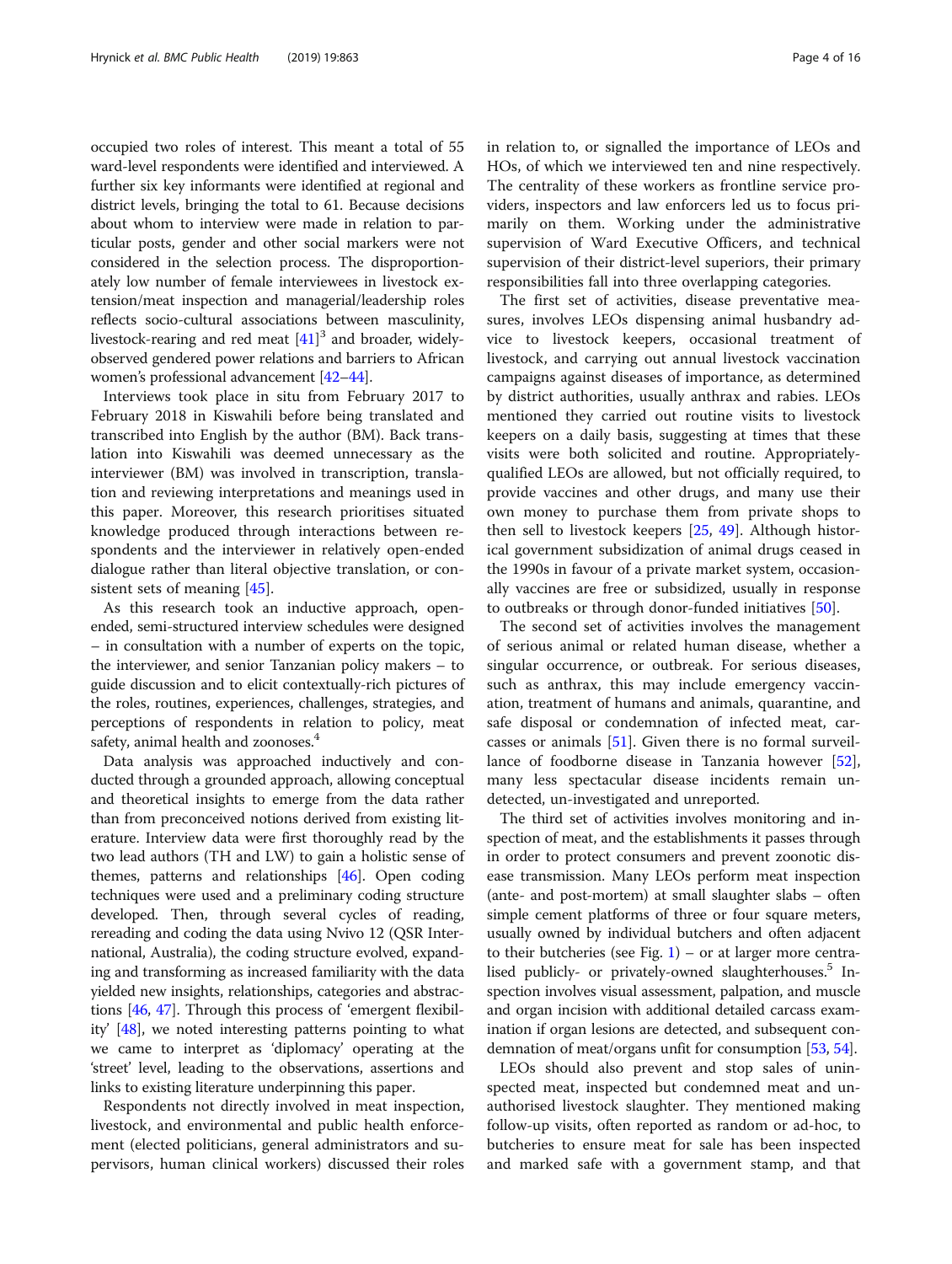<span id="page-4-0"></span>

workers and butchery facilities meet required standards, although the implied frequency with which they carried out such visits varied from 'occasionally' to daily and duration of these visits was not commented on. Standards which respondents emphasised included that workers wear uniforms and have clean bills of health and that butcheries are outfitted with tiled walls, plastic chopping boards, electric or manual meat saws, running water and screens<sup>6</sup> to protect meat from flies and contaminants. HOs also inspect butcheries and eateries for health and hygiene standards, checking that premises are generally clean and that staff have current medical certificates. While no respondents mentioned enforcing standards relating to slaughter process, government documents advocate particular methods, such as regular sterilization of knives, and careful isolation of gut contents [\[53\]](#page-15-0). When encountering non-compliance – unstamped meat for sale, or butcheries without handwashing facilities for instance – LEOs and HOs are responsible for meting out sanctions such as fines, condemning meat or closing offending businesses.

# Results

# Challenges for animal health and meat safety

Tanzania has committed to a One Health agenda to acknowledge and act upon linkages between animal, human, and environmental health, and this includes recognition of foodborne and meat-borne disease [[24](#page-14-0), [55,](#page-15-0) [56](#page-15-0)]. This has resulted in greater support and collaboration for integrated research, including on the biosocial dimensions of zoonoses [\[40\]](#page-14-0) but it is as yet unclear how this has affected frontline actors' daily activities to promote livestock health and prevent foodborne illness. The veterinary sector in Tanzania, as in other sub-Saharan countries, lacks capacity for service provision and enforcement, and struggles with inadequate investment [[20](#page-14-0), [38](#page-14-0), [49\]](#page-15-0). Only 20% of Tanzania's rural livestock keepers utilise extension services [\[18\]](#page-14-0) and

only 6% of the country's approximately 12 thousand registered villages have village-level LEOs. These low numbers result, in part, from recruitment cuts beginning in the mid-1990s, and in part, from bureaucratic reforms to privatise veterinary services in spite of livestock keepers' inability to pay for them and poor rural infrastructure [[49](#page-15-0), [50](#page-15-0)]. Consequentially, state LEOs are often the only livestock professionals to which communities – and particularly rural ones – have access, although there may be other informal actors such as community animal health workers [\[25,](#page-14-0) [57](#page-15-0), [58\]](#page-15-0).

LEOs, and particularly those assigned to rural wards, are often charged with covering large geographical areas, and many lack official, or adequate transportation [\[25](#page-14-0)]. This, along with few colleagues with whom to share responsibility, was the most frequently cited challenge from both urban and rural respondents in this study. It was seen as hindering LEOs from assisting livestock keepers, preventing zoonoses, and addressing meat safety risks. The Ministry of Livestock and Fisheries advocates a ratio of one LEO per village and recognises transport as a key 'priority investment area' for improving LEOs' capacity [26, pers. comm. 7/11/2018]. One regional informant said the government tried to ensure all ward-level LEOs were issued motorbikes, although at the time of our interviews, only four of ten LEO respondents had them. The rest relied on their own motorbikes, hired transport, or walked. Access to a motorbike did not ensure effective performance however. Rural LEOs were often solely (or with only few colleagues) responsible for very large territories with poor roads that worsened during rainy seasons. Timeliness for slaughter inspection was a concern, and it was impossible to always be on site before slaughter occurred. Many LEOs had several distant sites to visit, most of which began operating before daybreak to ensure 'warm' meat was available for customers at the start of each day.

Shortage of material resources was another common concern for LEOs. In relation to inspection, uniforms and government ID cards were seen to provide LEOs and HOs with important symbolic authority. LEOs' lack of uniforms was perceived as undercutting their ability to demand, as legislated, that butchers wear them - especially in urban areas. As one LEO put it, how could he insist on butchers wearing uniforms when he himself did not? Insufficient diagnostic tools also compromised LEOs' field work. They perceived that when serious and/ or unknown cases of animal disease were encountered, samples had to be sent for diagnosis to the district clinic in Moshi where they believed testing capacity was limited to anthrax or, more often, to the Veterinary Investigation Centre (VIC) in Arusha. This takes time and can lead to mistrust or at least, the danger that disease will spread in the meantime. And while trained in meat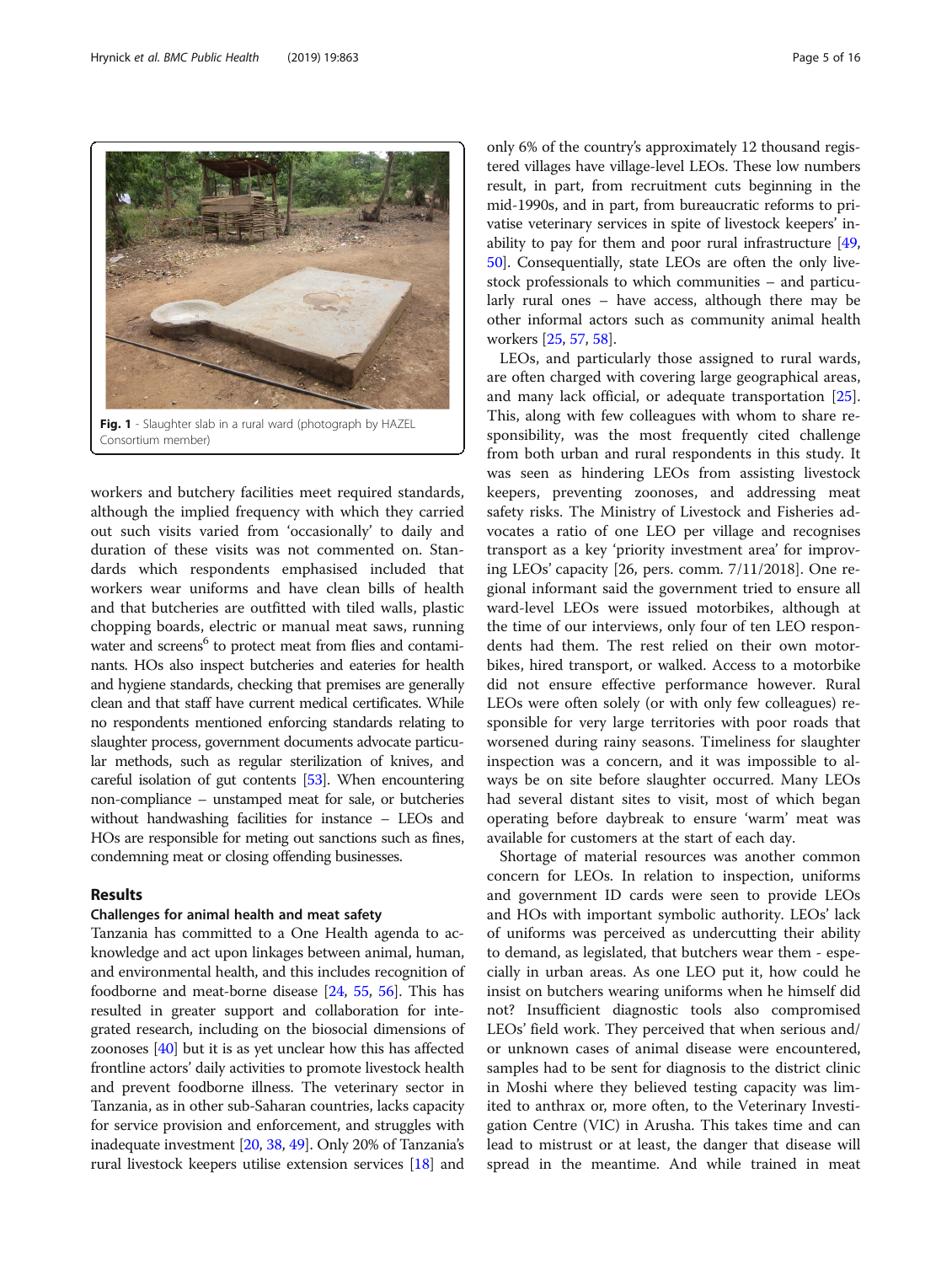inspection techniques which make use of sight, smell, palpation, and incision (one claimed to 'taste' raw meat to detect medicine), they lacked technical equipment to support their inspections [\[53](#page-15-0)]. This meant that they could not immediately identify many zoonotic enteric pathogens, such as Salmonella, which do not manifest as illness in live animals or cause overt visual symptoms in meat, and yet may have significant negative consequences for human health. Indeed, such pathogens were not mentioned by LEOs or others, suggesting that they were not perceived to be significant threats. This is a well-recognised limitation of visual post-mortem meat inspection which, in many other contexts, has resulted in the emphasis and adoption of risk-based approaches.

Lack of clarity over, and farmers' reluctance to pay for services historically provided freely by the government, represents another substantial challenge. While LEOs' remit does not explicitly mandate (nor prohibit) the sale of drugs, treatment and other services, this practice was universally reported among our LEO respondents. They rationalised their sale of drugs and vaccines – which they purchased wholesale from private animal drug shops – as saving farmers from having to travel to town and paying cost prices, often for much larger doses than required for their animals. LEOs' fees for drugs were mediated by prices in the private drug market, which varied geographically and over time, and by the distance and travel necessary to reach farmers. They claimed not to profit from these sales. However, many LEOs and other frontline actors perceived that farmers believed they were being exploited, and one LEO referred to 'other LEOs' who profit unfairly from drug sales. Variance in LEOs' fees – based partly on costs and partly on LEOs' assessments of what different clients could afford [\[25](#page-14-0)] – further exacerbated tension, particularly in relation to mandatory (yet not always free) vaccination campaigns. That some free vaccines were, although very rarely, provided by district-level authorities or donor projects in response to localised outbreaks of anthrax or rabies, created further confusion and spurred resistance. As one LEO explained:

[...] last time we had rabies vaccines, we were asked to cover only villages bordering Kilimanjaro National Park [as these were considered most at risk]. We did as required, the rest paid. They complained but we showed them the letter from the District Council but they couldn't understand. You know what that meant - others refused to vaccinate. (Rural LEO, F)

Compounding many challenges highlighted above are LEOs' and other frontline actors' low pay. In addition to meagre baseline salaries, three LEOs with meat inspection duties mentioned they were entitled to extra pay, as

their responsibilities required starting work as early as 3 am, and overtime on weekends and holidays when more animals are slaughtered. They had not received this extra pay for years, and consequently expressed demotivation and frustration. While there is evidence of Tanzanian frontline actors supplementing their low salaries through abuse of the system [\[59\]](#page-15-0), no respondents admitted to such activities, although three non-LEO interviewees suspected bribery or 'collusion' occurring occasionally between meat inspectors and butchers and two LEOs mentioned refusing bribes.

Despite the many challenges and obvious frustrations, many LEOs and HOs remained motivated by recognition of the seriousness and necessity of their work in preventing disease and supporting livelihoods. In seeking to implement policy in a context characterised by transport and other material resource deficits, challenges related to drug and vaccination provision, low morale and inadequate pay, these frontline actors employ a range of strategies and skills to ensure meat safety.

# Strategies and skills for frontline action

Frontline actors' main strategies to do their work included: using symbols of authority strategically; leveraging networks and teamwork; adapting to local contexts; and building local expertise. Each of these is discussed in turn below.

# Symbols of authority: policy and officialdom

When asked about relevant legislation, most ward-level respondents made reference to 'directives' or local bylaws – which they explained provided them with guidance, legitimacy, and protection – rather than to national-level legislation. This corroborates previous government research that found little awareness among LEOs regarding specific laws such as the Animal Disease or Public Health Acts. Respondents indicated that 'directives' originated from 'above' – from authorities at ministry, regional or district level. In some cases, they may have been referring to regulations drawn up by ministries as directed in national Acts, while in others, they seemed to refer to ad-hoc measures or bylaws, the latter being developed at district, ward and village level [\[60](#page-15-0)]. Thus, lack of awareness around national laws – copies of which were not readily available to most – did not necessarily mean respondents were wholly unaware of their responsibilities and several spoke of learning about and discussing directives and bylaws at district or ward-level meetings, or receiving letters about them.

Enforcement situations – such as condemning and destroying unstamped meat, or threatening to close butcheries or eateries for failing to meet hygiene standards – were often tense, contested and difficult. It was therefore important for frontline actors to assert their authority. HOs, LEOs and committee volunteers would,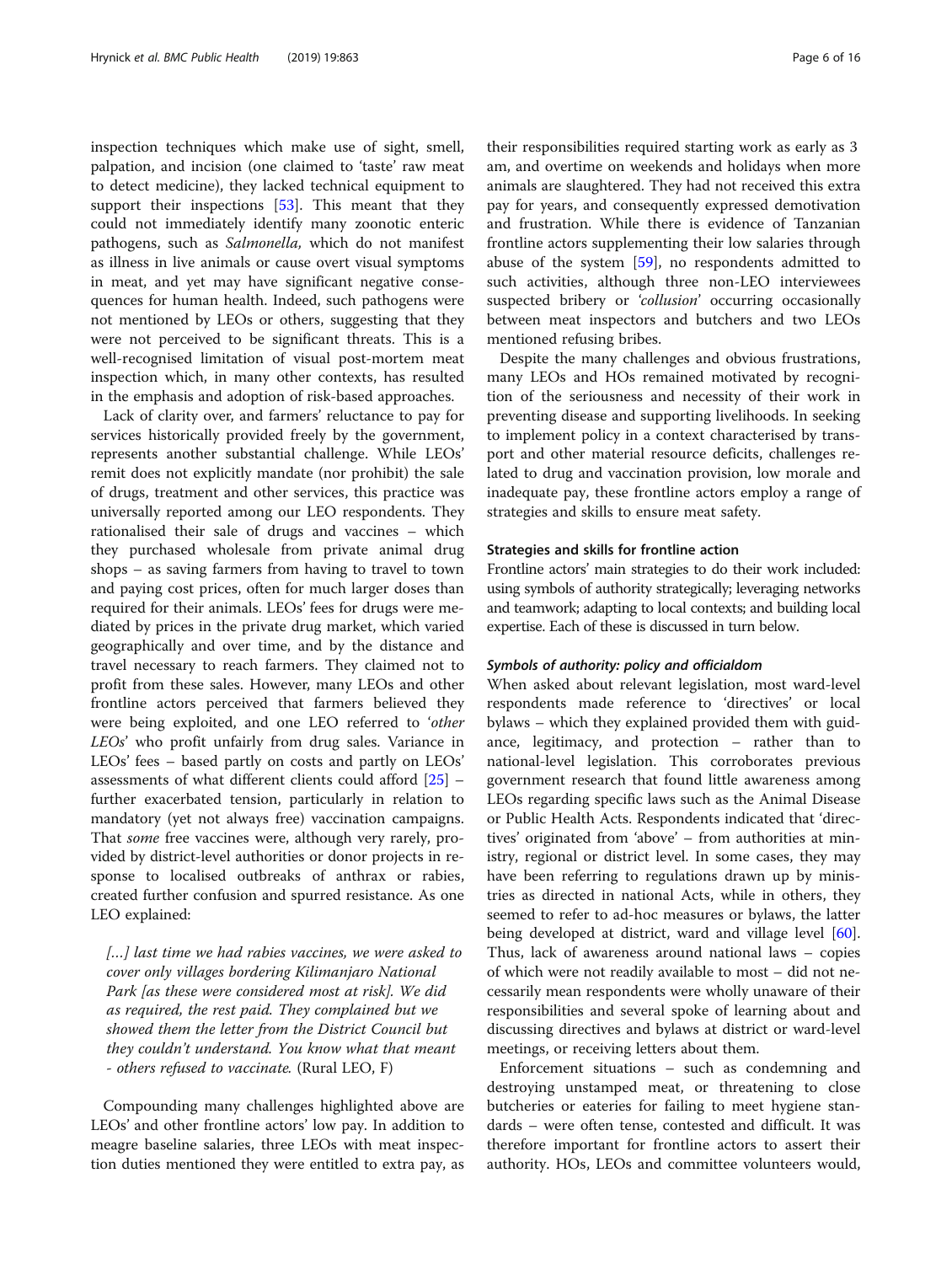as shown below, cite from or, if they had them, physically show livestock keepers and meat handlers relevant provisions in print.

Before we destroy unsafe meat or food we have to read the sections of the bylaw covering food censure and destruction to the owner. (Rural HO, F)

Whenever we go to the site for inspection we normally take [the legislation]  $[$  ... ], we don't scare business people. Before we take any action we educate and show them the section in the regulations  $[$  ...  $]$ . You know many regulations are in English but we translate and explain some sections to the butchers and farmers. (Urban LEO, M)

This strategy of appealing to officialdom – through taking along, reading aloud and explaining legislation – was usually referenced in relation to inspection of sites where meat was sold. It was seen, as indicated in the quote above, as embodying the necessary diplomacy and respect not to 'scare' business people while still encouraging their compliance. One LEO had requested an additional, official letter from the district council to reinforce his authority:

We requested the district personnel to write the letter on our behalf to put more weight on it, as they respect and follow directives from higher levels more than from the ward. (Rural LEO, M)

Resistance was sometimes met with threats of legal action, although few concrete examples were offered, in part perhaps, because the courts were not seen as very effective [[61\]](#page-15-0). A more common strategy in such 'complicated cases' was to request additional support from district or municipal-level authorities.

They sometimes call us in to deal with someone who is not complying with the regulations, we go as a team to arrest the situation and make them comply. (Urban District Livestock Officer, M)

If they don't respond and cooperate with me, recalling the previous incidents, then I will call for assistance from the municipal level. (Urban HO, F)

While such appeals to 'officialdom' were usually made in the context of regulatory duties, some LEOs sought to similarly smooth tensions with farmers regarding treatment fees. They innovated mechanisms to 'officialise' service and drug fee charges. For one rural LEO, this took the form of letters from district authorities, and a system of official receipts:

We asked the district council to write an official letter explaining to farmers they should pay for the services. The document will enable us to work smoothly with farmers. If an animal is suffering from say anaplasmosis, I will write a list of items to buy  $[$  ...  $]$ and ask him or her to buy them from any veterinary shop. It's always difficult for them to buy them. Then we negotiate the treatment price. Now we use special receipts from the district council. (Rural LEO, F)

The need to regulate LEOs' fee structures has also been recognised by government research as necessary to 'make the system of livestock services more effective' [\[25](#page-14-0)]. In the meantime, frontline actors make frequent appeals to 'officialdom' to legitimise their own authority and rely heavily on collaborative relationships.

# Teamwork and leveraging networks

As illustrated above, meat condemnation can be difficult and contested as it involves destruction of property and income loss. Condemnation can happen at households where animals have died or been informally slaughtered; at slaughter sites (slabs or slaughterhouses); and at sites of meat sale. Although LEOs were sometimes invited by households or butchers to assess whether animals or carcasses were safe for consumption (in such instances, people were generally grateful, even if this resulted in condemnation), LEOs and HOs did at times discover or receive tip-offs from community members about suspicious animal deaths, slaughter, or meat sale. In such situations, and especially those in which human health was perceived to be clearly and/or immediately at risk, inspectors felt they had to act – but they often faced resistance or even, at times, personal danger. As such, frontline actors often drew on their professional networks to respond collectively:

I had to form a small team of four, including the HO and two other meat inspectors from nearby wards. We arrived at the butchery, we didn't ask many questions, we just condemned the meat. (Urban LEO, F)

The above example involved a female LEO who subsequently worried the male butcher might 'hire people to harm' her. Another rural female LEO's diagnosis of anthrax was initially met with disbelief. 'Luckily', she explained, a retired male LEO and other staff had accompanied her, otherwise 'they would have harmed me or refused to bury [the carcass]'. She recounted another incident of condemnation when a male livestock owner threatened her with a knife. She called a senior male colleague for backup. Such fears were not only experienced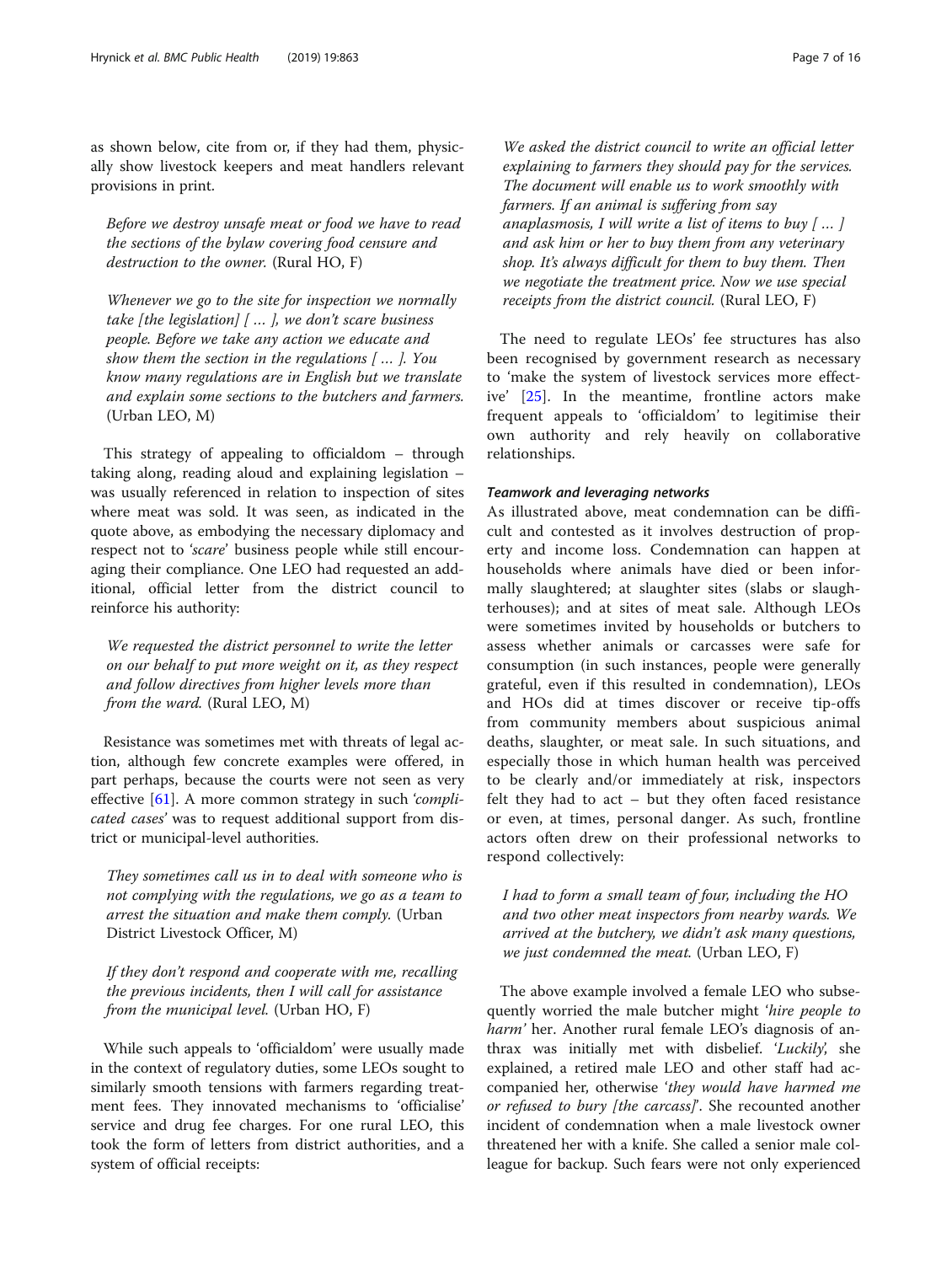by female inspectors. One rural, experienced, male LEO worried about being poisoned, while another expressed safety concerns when commuting in the dark. Furthermore, during informal follow-up conversations between the author (TH) and two female officers (one LEO and one HO), these experiences were not perceived as particular to their gender. Such examples, nevertheless, demonstrate the importance of both men and women officers being able to draw upon a team for support when undertaking contentious acts of enforcement.

Frontline actors have, as indicated in the following quotes, become skilled at sensing when to call-in their colleagues:

If I'm alone, it depends on the understanding of the butcher. If he accepts the truth we condemn it without problems but if he doesn't, I call for assistance from other HOs from the municipal level and neighbouring wards to participate in the condemnation process. (Urban HO, F)

If I see an indication that the owner might bring problems later, I invite the District Vet Officer, HO and Solicitor, and fill in condemnation forms as required by law. (Urban LEO, M)

Professional networks were not only important for difficult enforcement situations. Two LEOs reported using mobile phone apps to participate in informal LEO networks, seeking advice in the absence of regular training. Photographing a carcass and getting confirmation of a diagnosis bolsters LEOs' confidence and can project authority while also informally sharing information about disease patterns:

We have established an LEO group on smart phones. If one has a problem or needs clarification, we take photos and circulate them. (Rural LEO, M)

This network is very important as it provides opportunities to communicate to areas where [sick] animals are coming from [and tell them] to take control measures. (Rural LEO, M)

Many frontline actors also drew upon local community networks and power structures for practical and political support. Announcements about vaccination campaigns or disease outbreaks were frequently made through religious organisations, savings and micro-finance groups, farmers groups, at markets and even funerals. LEOs and HOs – especially those in rural settings – also relied on local elected leaders at sub-village and street (urban) level to disseminate information, and to accompany them during vaccination campaigns or community hygiene inspections.<sup>7</sup> In so doing, they relied on elected leaders' good relationships with community members to encourage compliance.

I will seek support from the chairpersons of the sub-villages. They are very powerful. People listen to them as they are elected by community members. (Rural HO, F)

We usually move around with village and sub-village leaders during official vaccination. They are very important as they participate in sensitization and people trust them. (Rural LEO, M)

As indicated in these quotes, trust was central to accomplishing any work requiring the cooperation of residents, and local leaders were seen to be 'very close to their village members'. They were capable of securing buy-in and participation beyond what officers could achieve given their inability to spend much time getting to know and delivering services in communities.

# Adapting to local contexts

As frontline actors, LEOs and HOs were highly cognizant of the social and economic context in which they worked. They recognised that poverty affected people's ability to pay for services, upgrade their premises, and comply with policy. Indeed, many respondents identified inability to afford services, drugs or upgrades as drivers of disease, and thus were sensitive to, and sought to accommodate, these local constraints. One rural LEO, quoted below, allowed poor livestock keepers to defer vaccination payments despite knowing reimbursement was unlikely. He and others also shared information about free vaccinations strategically:

We don't announce free vaccines. We announce the campaign, and then during the process and in collaboration with sub-village leaders, we identify weak families unable to pay and give them free vaccinations. (Rural LEO, M)

Sensitivity to local conditions also helped LEOs and others recognise the difficulty of implementing certain regulatory recommendations – for instance that butchers have electric meat saws and deep freezers – leading them to overlook these when electricity was unavailable, unreliable, or unaffordable. Most focused instead on more context-appropriate regulations such as easily-cleanable tiled walls, glass windows, hand-washing facilities (running water hook-ups, or spigot-buckets) and plastic chopping boards, although the appropriateness of the latter was questioned by some.

LEOs' and HOs' sensitivity to poverty made them 'careful' and diplomatic in monitoring butcheries and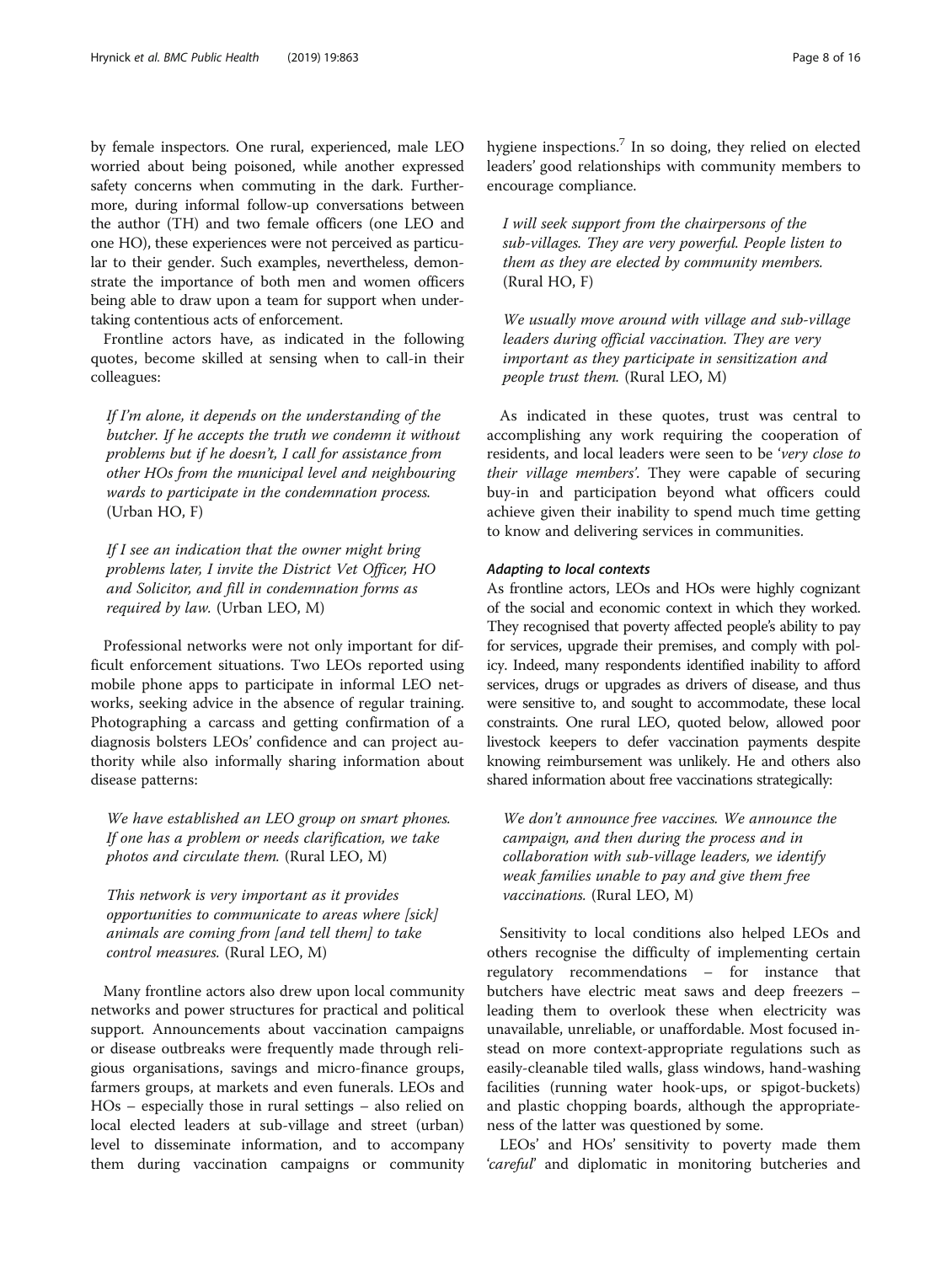meat handlers. One way of managing their relationships with butchers – which they were wary of damaging – was to selectively limit enforcement:

Meat inspection is a sensitive job. I must be careful, otherwise I may damage good relationships with the butchers. After meat inspection, the rest of the work is done by the HO and other staff. I don't want to follow business people that much, although I have to make sure the meat is safe to eat. (Urban LEO, M)

This LEO emphasised making sure meat was inspected, choosing to leave 'the rest of the work' – such as ensuring hygiene and infrastructural compliance – to others. During meat inspection at slaughter, several LEOs reported trying to minimise butchers' losses:

We feel very bad every time we discard animal livers. It's a loss to butchers, but what can we do, we want consumers to eat safe meat. We may decide to trim the liver and remove affected areas to minimise loss. (Rural LEO, M)

When we find an animal with a disease that cannot affect other animals like dogs […], we call [the dog owners]. The owner of the cow would negotiate the price […] and can at least recover part of the loss incurred. (Urban LEO, M)

LEOs used a number of strategies that included: rationalising non-enforcement of certain regulations, leaving work to HOs, and/or negotiating with butchers and farmers to upgrade their facilities and change their behaviour. While inspectors may have had personal 'red lines' in terms of minimum standards, HOs and LEOs alike emphasised a combination of flexibility and insistence:

We explained to them the law requires all butcheries to meet hygiene standards. We had a tough time at first, but we sensitized them to the benefits and need for standards. We agreed on a deadline and all had to obey. I reminded them that if they didn't make changes before the deadline we would not provide slaughtering services. (Rural LEO, M)

We have a lot to do, educating them to accept changes as a way of improving their business and safeguarding the health of their customers. We explain the possible consequences if slabs remains dirty allowing dogs and other animals scavenging on them. […] We educate them first, give them time to adopt the directed changes, if they don't comply we finally use force. (Rural HO, M)

LEOs and HOs understood the financial impact upgrades, business closures and fines could have, and that business people often claimed to be, or were unaware of regulations. Thus, they issued a series of reminders, warnings and deadlines before taking punitive action. One LEO with over two decades' experience repeatedly emphasised the importance of what he called the 'extension approach', the core of which, he explained, is communicating sensitively and diplomatically with butchers and meat handlers to gain their trust, educate them and encourage their compliance. This combination of flexibility, patience and skilful communication reflects recognition of both local socio-economic realities and social-cultural understandings of respectful interpersonal interaction in both urban and rural settings. For these reasons, LEOs and HOs did not simply mete out fines for non-compliance. Instead they explained 'the importance of implementing the law and the consequences of not complying' (urban committee volunteer, F), confiscated unsafe meat, issued cautions and waited to see if improvements were implemented. When fines could no longer be delayed, frontline actors found ways to lessen the impact for those who could not afford to pay:

This ward is one of the poorest in the Municipal Council. We understand nobody can pay that amount of money at once. They do it by instalment, or we may even forgive them. (Urban HO, F)

In extreme cases of non-compliance, frontline actors did at times close businesses, but still they sought to limit associated financial burdens:

After I'm satisfied with the work done, I allow them to continue business again. We don't ask them to pay a fine, because that would be double punishment. (Rural committee volunteer, F)

What is clear in the above examples is frontline actors' use of discretion and diplomacy to carry out their duties in ways sensitive to local economic realities, social norms and expectations. This allows them to negotiate behaviour change in ways that preserve, in as far as possible given the nature of their work, relationships of trust with butchers and others.

# Building local expertise and capacity

Our respondents emphasised the importance of education and awareness-raising about animal health, meat safety, and human disease. This ranged from advising consumers about safe meat consumption, to teaching farmers and butchers to recognise signs of animal illness and unsafe meat and explaining why certain protocols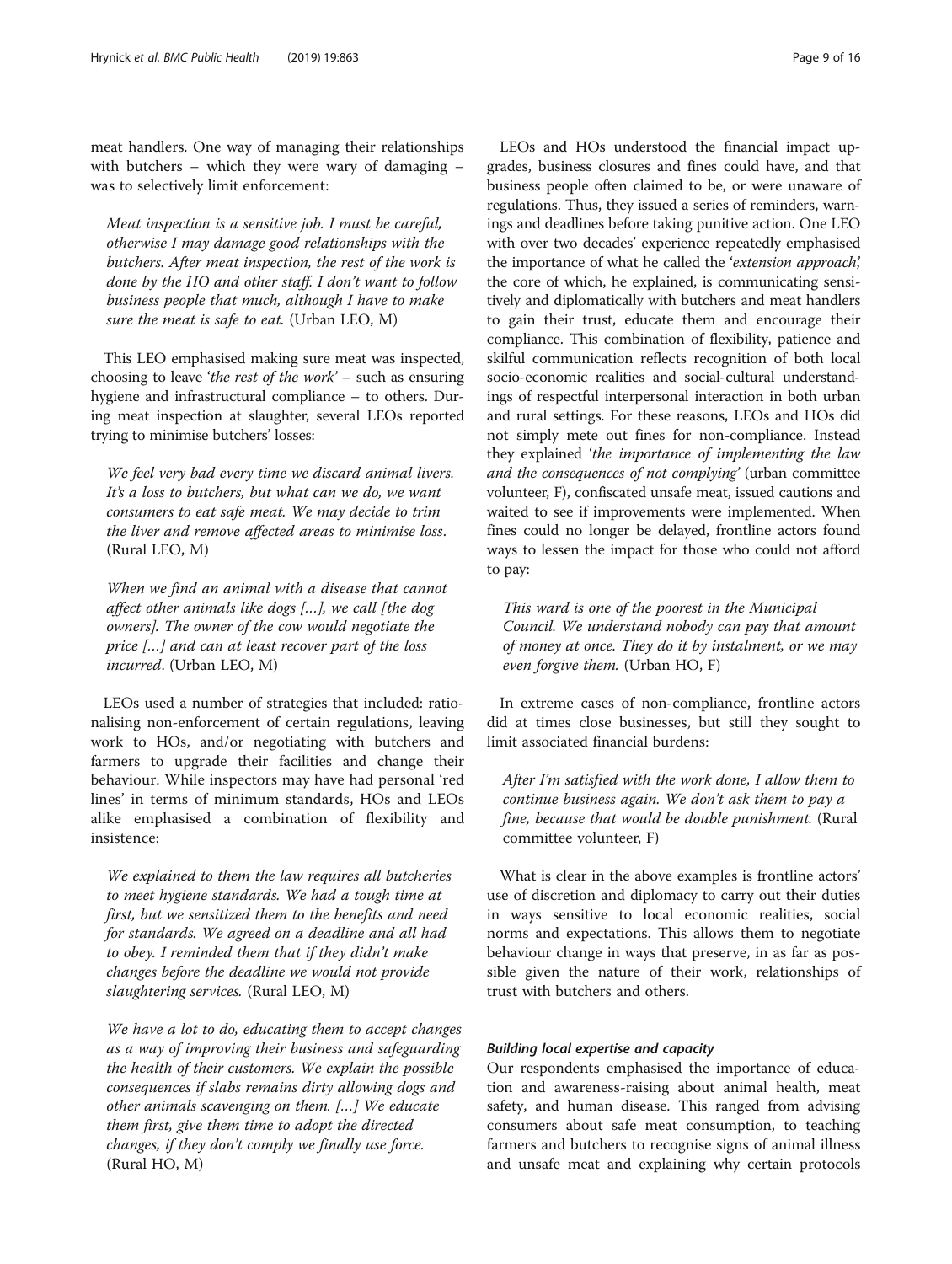and standards existed. Such instruction happens through campaigns, meetings, training, media, and religious forums, and involve both independent and collaborative efforts. Clinical personnel for instance, described disease prevention efforts through in-clinic training.

Health education is done every day at the dispensary. It's like prayers, we have fixed timetables showing that today we have health education on nutrition, on malaria, etc. If there is an outbreak of animal disease, we also include it in the sessions. (Urban nurse, F)

Community volunteers serving on ward and village or street-level health and environment committees, often in collaboration with HOs, taught local residents to protect themselves and others by buying only inspected meat, and encouraged its thorough cooking.

[At public gatherings] we tell them not to eat un-inspected meat and the government stamp on the meat means inspection was done and it is safe to eat. (Rural committee volunteer, F)

I talk a lot with mama lishe [food sellers] on proper ways of food preparation […] they have to make sure that food is cooked for a long-time in a clean environment. (Urban HO, F)

Certain frontline actors recognised the importance of 'meeting' people where they are. They therefore stressed their efforts, despite resource constraints, to visit farflung corners of a ward, recognising they might, through education rather than timely inspection, prevent deaths from consuming infected meat. They also recognised that many people did not have capacity or inclination to attend public functions or meetings. In the words of one rural LEO referring to past government efforts to convene farmer groups for training purposes:

They have other issues to deal with, they cannot waste time listening to facilitators for several hours without getting anything tangible at the end of the day. 'What shall we eat this evening, your words? We have families we need to feed, we cannot waste our time listening to you.' (Rural LEO, M)

LEOs therefore also built training into their individual household visits.

We educate family members every time we visit for animal treatment. We tell them the symptoms of animal diseases, how they are transmitted and how to control them. (Rural LEO, M)

Indeed, LEOs' mandated duties to support animal-based livelihoods include such instruction. However, they broadened the remit of their prescribed educational duties to include coaching butchers to identify unsafe meat and understand why particular standards were necessary.

We educate them on the consequences of butcheries without required infrastructure. [We explain that] meat which comes in contact with flies may harm their consumers. We demonstrate the difference between a wall covered with tiles and one not. If the blood splashes on a wall without tiles, how would they clean it? (Urban LEO, F)

This strategy – of training butchers so they might selfregulate – helped LEOs and others address their own limited capacity to serve and inspect all places punctually.

It may happen I am late to the slaughter site, I allow them to continue selling meat if no unusual symptoms have been seen on the animal carcass. I'm glad no one has ever betrayed my trust. They know how to examine the meat, I always show them  $\ldots$  (Rural LEO, M)

One LEO also linked butchers' understandings of meat safety to the mitigation of conflict should he have to condemn meat:

So we have to educate [butchers] why the meat must be thrown away. Some understand. There must be obvious reasons and fortunately they can see this with their own eyes. So we do a lot of counselling and they sometimes do their own observation before I arrive. They know beforehand that today there will be no lungs or kidneys or heart etc. When I arrive they keep quiet to hear the final decision from me. (Rural LEO, M)

Education was thus, not only a way of 'sensitising' community members to 'the benefits of complying with the laws and regulations on health issues' (urban HO, M) and of raising general consciousness about human and animal health, it was also about being fair in a resource-strapped context. As shown above, punitive action for non-compliance was often treated as a last resort, meted out only after considerable effort to inform people of rules, standards and associated rationales.

# **Discussion**

The concept 'street-level diplomacy' makes visible and better theorises the skills which enable frontline actors to implement policy, despite limited material resources, and institutional and cultural barriers [\[37\]](#page-14-0). It brings the bureaucratic dimensions of rules, procedures, and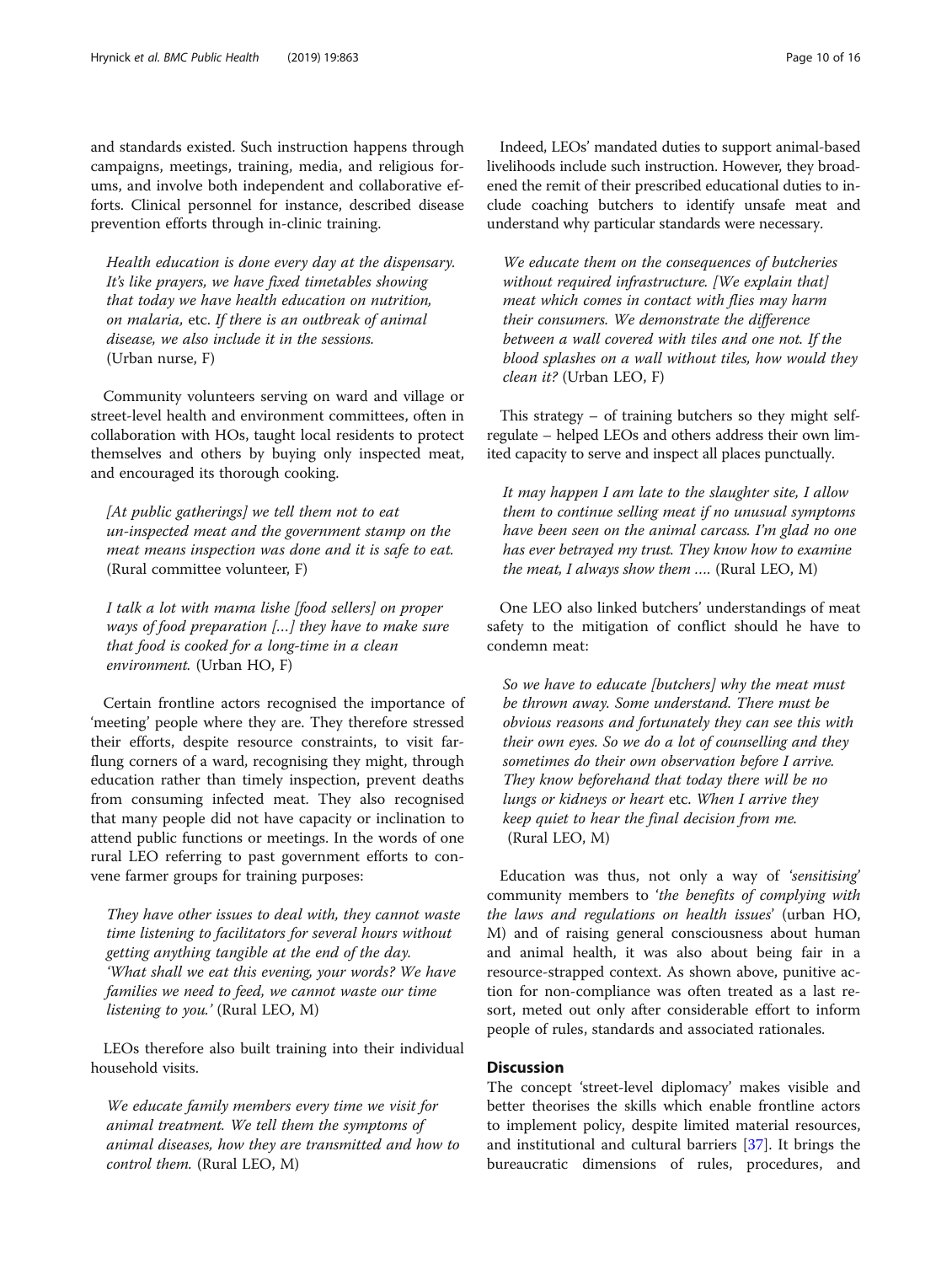decision-making together with more diplomatic aspects of negotiation, communication and persuasion and draws attention to frontline actors' 'soft' power to create and leverage networks, and to engage, build trust and persuade individuals to comply with policy. In contrast to much previous work which emphasises street-level bureaucrats' undermining power, Gale and colleagues call attention to the power of frontline actors' discretionary use of *diplomacy* to work towards policy goals through seemingly unorthodox routes.

The data described above reinforces the notion that frontline actors do not always implement regulations and policy as envisioned by high-level policy makers. Rather, exercising discretion and autonomy in their dayto-day activities, they adapt to contexts in which they work, innovating on legislative prescriptions, leveraging informal strategies, and choosing not to enforce at times. Literature on street-level bureaucrats often frames such behaviour as necessary (particularly in the light of scarce resources), yet resulting in 'selective implementation' or problematic divergence from high-level policy aims [[29](#page-14-0), [30\]](#page-14-0) and, at times, this may indeed be the case. Like Gale and colleagues [\[37](#page-14-0)] however, this paper offers an alternative perspective highlighting how frontline actors use their discretion and a range of diplomatic skills and strategies to approximate higher policy goals. Indeed, in low-resource contexts, such skills and strategies have been described by Funder and Marani as 'a prerequisite of the African state'. They note that environmental officers in Kenya occupy 'an ambiguous position in which they are expected to implement lofty laws and policies with limited means and in a complex local reality' and that their ability to navigate this creatively was essential to 'keep this old truck on the road' [\[62](#page-15-0)].

To accomplish this in the Tanzanian context, the frontline actors we interviewed used a blend of formal and informal strategies and soft and hard power to tailor their mandates to complex realities and individual encounters. This allowed them to function creatively despite constraints, and more specifically, to build trust with communities they worked in, boost their own capacity and legitimacy, and develop local residents' ability to self-regulate.

# Building and maintaining trust

Trust, while recognised in literature on street-level bureaucrats [[30\]](#page-14-0), is an underappreciated dimension in local-level regulatory and service provision activities [[63\]](#page-15-0). If people mistrust frontline actors, they are likely to be suspicious of the behaviours and practices frontline actors would like them to adopt, or even of the services they provide [\[38\]](#page-14-0). Mugambi and colleagues found in Kenya for instance, that pastoralists remained suspicious of biomedicine and LEOs' motives due to infrequent

encounters and negative experiences [\[64](#page-15-0)]. Similar histories of distrust taint Tanzanian extension workers [[65](#page-15-0), [66\]](#page-15-0). While LEOs, HOs and others in our study did not explicitly claim they worked to build trust among people to approximate policy goals, they nevertheless articulated strategies that do this.

Cognizant that people were not necessarily aware of regulations, and that many were poor, frontline actors stressed the importance of carefully explaining and counselling to butchers exactly what the rules and standards were, and why they should be followed, or in the case of livestock keepers, why they should participate in vaccination campaigns and call LEOs in the event of animal death or illness. Non-compliance, especially if interpreted to result from a lack of awareness or inability to afford necessary changes, was met with patience and flexibility and 'double punishment' – fines on top of business closure or meat condemnation –avoided. These strategies reflect frontline actors' sensitivity to local economic capacity and recognition of the importance of fairness. They knew, not only that it was unrealistic to expect immediate investments and compliance, but that they also needed to build and maintain positive relationships: 'I understand we have to enforce laws, but sometimes you have to act with caution to avoid conflicts and misunderstandings' (urban HO, F). In this way, choosing at times not to enforce was a strategy in and of itself. This was best illustrated by LEOs who inspected meat but overlooked hygiene issues so as not to create unreasonable difficulties for businesses or, as one phrased it, to not 'follow business people that much' (urban LEO, M). In this way, they could avoid the risk of being seen as too demanding, preserve space for positive relations, and thus potentially make future cooperation more likely. Dickinson and Sullivan [[67\]](#page-15-0) see policy implementers' attempts to engage with local people's values as a form of cultural performance which, through 'contextualized interaction', builds trust. They argue that such behaviours enhance policy efficacy and implementation because, in engaging with local social norms, frontline actors are also affirming values, constituting meaning and building social efficacy.

Frontline actors' authority and trustworthiness was also boosted by working collaboratively with elected leaders, especially during animal vaccination campaigns and hygiene inspections, and through engagement with community institutions, like churches and mosques, to announce campaigns or disease outbreaks. Such collaboration aligned disease control and meat safety with locally-recognised and respected networks which people freely associated with, and with locally elected leadership. While this may not necessarily guarantee widespread awareness or ensure vaccination coverage [\[38](#page-14-0)], it illustrates LEOs' and HOs' recognition of the importance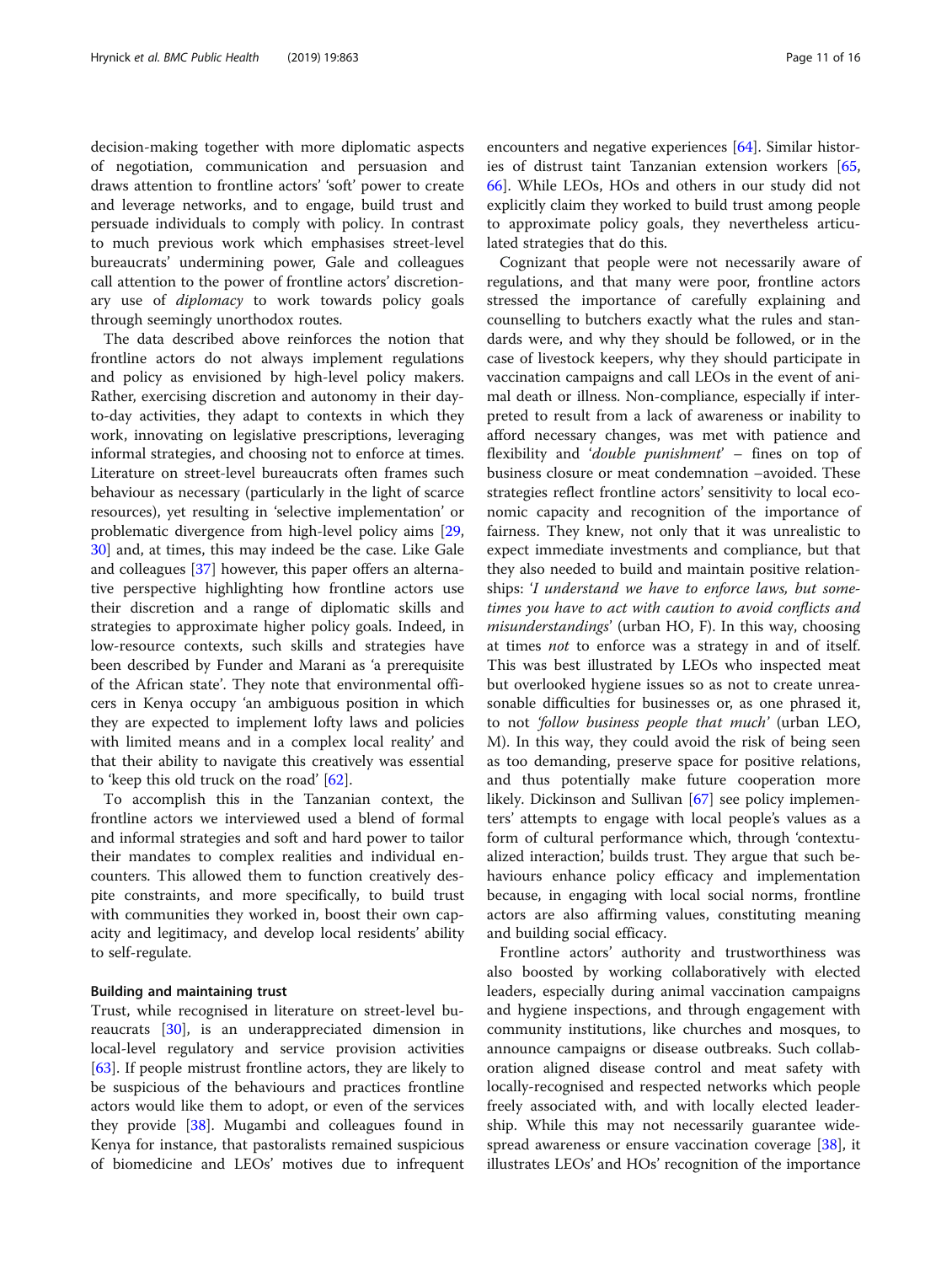of networks of trust for policy implementation. Carey et al. argue, that trust is 'critical to implementation' in complex, dynamic and highly-relational contemporary contexts [[28\]](#page-14-0). It enhances cooperation, reduces transaction costs, increases predictability and reduces opportunistic behaviour [\[63](#page-15-0)]. In keeping with this, LEOs', HOs' and other's accounts show they have nurtured trust to enhance regulation and implementation of meat safety in northern Tanzania.

# Boosting frontline actors' regulatory capacity

Despite frontline actors' patience, flexibility and diplomacy, there were times they felt they had to act, such as when human health was immediately at risk. This included having to condemn unsafe or uninspected meat, or dealing with individuals' or businesses' repeated or gross non-compliance. When such instances occurred, they relied on formality – on professional relationships, hierarchy, and policy documents – to boost their capacity for regulation and enforcement. These can be seen as symbols which enhance the efficacy of the regulatory process [\[28](#page-14-0)]. Although meat and animal condemnation technically required the presence of multiple frontline actors and, in some instances, an official laboratory diagnosis, LEOs and HOs described scenarios in which they, as individuals, were sufficiently confident to condemn and destroy meat.<sup>8</sup> In situations of active resistance, LEOs and others called upon colleagues, including district-level superiors, to back them up. This served to allocate responsibility for punitive measures – which did on occasion cause conflict and fear – higher up in government or across a team. In so doing, these frontline actors demonstrated their ability to 'draw different policy strands together, to reconcile competing priorities', and 'to relinquish control while managing risk' [[28](#page-14-0)] while also pronouncing defined policy goals.

Indeed, contrary to much literature on street-level bureaucrats, which sees frontline actors as 'shirking or sabotaging' official responsibilities [\[30\]](#page-14-0), these LEOs and HOs regarded formal policy positively [[36\]](#page-14-0). They saw it not only as providing clear and necessary guidelines to safeguard public health, but as bestowing on them legitimacy and authority to act, and granting them legal protection. Some frontline actors had copies of policy texts or special letters from district authorities which they carried and read aloud 'to put more weight' on what they asked of people. This tactic was used in delicate situations of immediate concern (such as confiscating meat), and as part of a range of diplomatic strategies to persuade people to engage in long-term infrastructural, procedural or behavioural change. But regulation and authority were not, on their own, enough. As demonstrated above, LEOs and HOs emphasised the need to explain regulations carefully to ensure people recognised they were not being treated unfairly, and that there was good reasoning behind these stipulations.

# Promoting self-regulation

Education and advice is central to extension work and is aimed at empowering farmers and livestock keepers to optimise their livelihoods, yet frontline actors also saw this as a means of redistributing responsibility, and hedging risk. Constrained by material and institutional challenges, frontline actors were under-resourced and unable to be everywhere they needed to be. They worried that disease might erupt with disastrous health consequences, and that they would be blamed for this. A central theme of Lipsky's theory on street-level bureaucrats is that these actors seek maximum information asymmetry between themselves, and the citizens they work with to prevent their decisions being questioned [[30,](#page-14-0) [31\]](#page-14-0). In Tanzania, however, LEOs and HOs pursued a different strategy. LEOs with meat inspection duties emphasized their training of farmers and butchers to recognise visible signs of disease not merely to fulfil their duties as extension workers, but to maximise meat safety in their inevitable absences, especially in rural areas. Because they were incapable of overseeing all butchers' activities, and yet were concerned that all meat was safe, some rural LEOs developed informal agreements with butchers. They spent time teaching butchers to identify visibly unsafe meat with the understanding that when they were late or absent, as they inevitably would be at times, the butchers would be responsible and not to sell it.

During rainy season, all roads are impassable […] It is not easy to visit […] some of the slaughter sites. That is why I decided to train meat attendants and butchers in basic knowledge in identifying infectious animal disease and to inform me immediately. (Rural LEO, M)

In proposing the concept of 'street-level diplomacy', Gale and colleagues argue that 'diplomatic activity does not seek to enforce or coerce, but to facilitate through assisting partners to take responsibility for their own changes' [[37\]](#page-14-0). By rejecting the language of coercion and enforcement and by adopting the more cooperative language of 'training', 'assisting', and 'informing', the emphasis shifts from LEOs' punitive and patronising imposition of policy to a relationship that involves coaching for empowerment, capacity building among food safety actors and space for collaboration  $[68, 69]$  $[68, 69]$  $[68, 69]$  $[68, 69]$ . For frontline actors working for animal health and meat safety in resource-constrained contexts, this also helps generate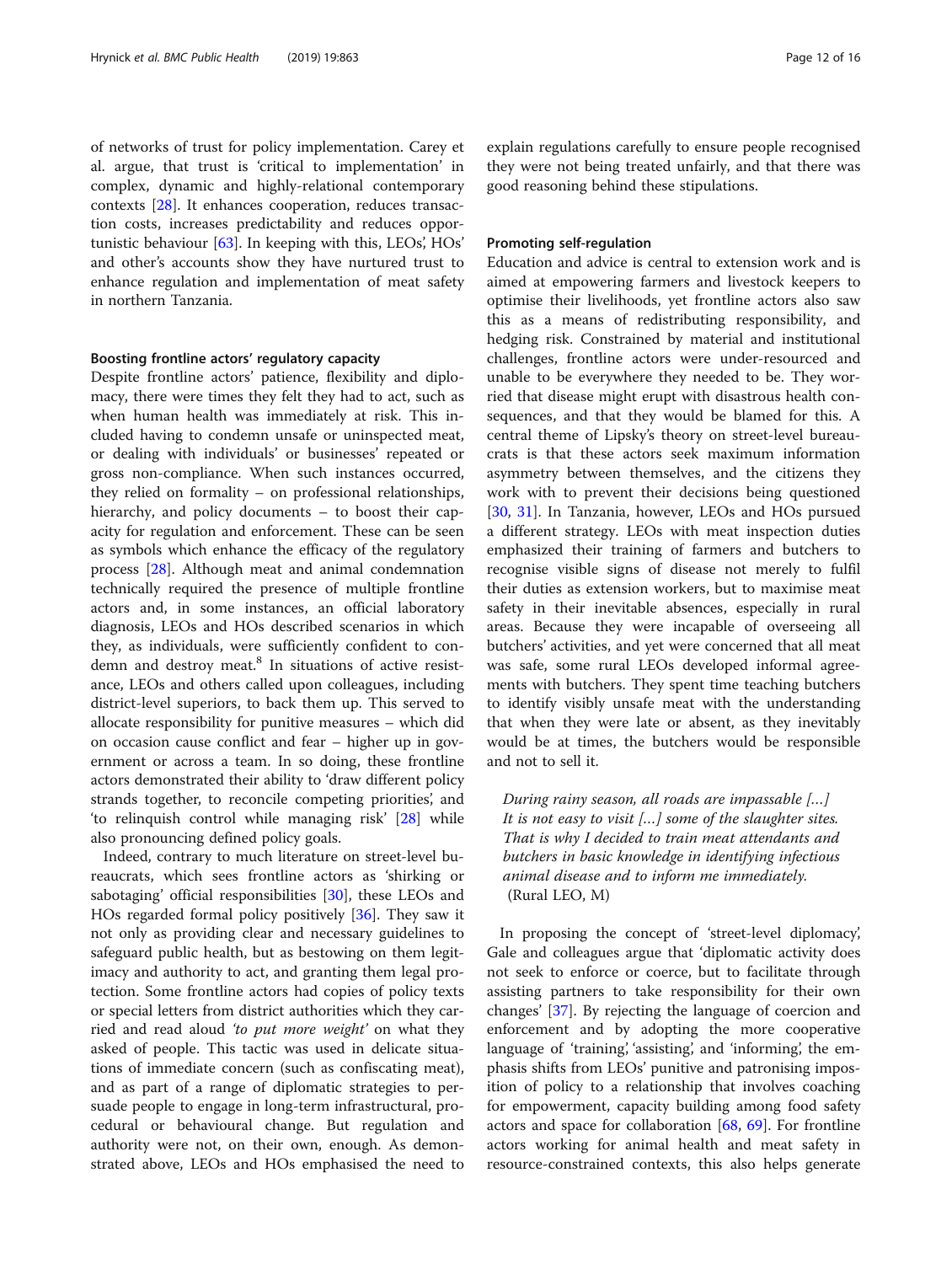the trust and buy-in needed when, as health threats emerge, sensitive, decisive, and unpopular decisions have to be taken – while easing some of the LEOs' burden of responsibility for disease prevention.

Funder and Marani, who identified similar frontline actor-civil society relationships in the management of Kenya's sensitive ecosystems, argued that 'the risk of "sharing" this authority' was 'far outweighed by the legitimacy' it provided [\[62\]](#page-15-0). By putting so much emphasis on education, and communicating trust that butchers and farmers would do the right thing in policy implementers' absence, LEOs and HOs still face the possibility that people will not comply. Yet, by meeting this risk – which is ultimately impossible to avoid – with an inclusive, diplomatic approach, they attempt to minimise the potential for disease and illness. As Mackintosh and Tibandebage argue in relation to Tanzania's drug inspectors, 'Effective regulatory intervention is only possible in Tanzania if the resource constraint on inspection and enforcement can largely be side-stepped' [[61](#page-15-0)]. An approach which engages livestock owners and meat sellers as regulatory partners offers a means of achieving this for meat safety.

This study focused upon the practices and understandings of the inspectors. For a more complete picture of the inspection process, butchers' and slaughter workers' views and practices should also be considered. This is an important component of red meat safety in Tanzania which deserves academic attention. Moreover, while our results do not suggest significant differences in the practices, understandings and experiences of male and female staff, an important future study which further explores patriarchal dimensions of this work more clearly is merited. These limitations do not detract from this study's valuable insights into how Tanzania's frontline actors use street-level diplomacy in their attempts to ensure meat safety.

# Conclusion

Frontline actors charged with ensuring meat safety in northern Tanzania face a tension between asserting authority and making demands, and building trusting relationships with those they are mandated to regulate and serve. As shown in this paper, they navigate this tension by drawing on a range of strategies and techniques, both formal and informal, tailored to specific situations and contexts. Mediated by their limited capacity and inability to be everywhere they need to be, they stress the importance of maintaining positive relationships, and do so by deploying 'street-level diplomacy'. This included sensitivity to local socio-economic realities, and respecting local social norms and expectations around politeness, fairness and reciprocity. They communicated carefully with livestock owners and meat sellers, recruited the support of influential community leaders and institutions,

explained the importance of regulations, provided grace periods to rectify non-emergency non-compliance, and even dismissed minor infractions, especially when they could not fulfil their own duties. They hesitated to strictly enforce regulations, and sought to minimize financial loss stemming from regulatory activities. In choosing to prioritise only some issues, and not to interfere too much in butchers' livelihoods, they preserved positive relations.

Education and awareness were seen by these frontline actors as essential to livelihood activities and to mitigate meat safety risks. Underpinning this was a belief that sensitising people is key to creating change. What these frontline actors understood, however, was that a generic approach with education at its core was not enough. Rather, livestock owners and meat sellers had to be made to feel respected, that they were being treated fairly, and that they were trusted to make good decisions. This encouraged them to learn from inspectors, and to comply with 'reasonable' regulations, while knowing inspectors would not impose livelihood damaging expectations and standards. It also made it easier for frontline actors to take difficult, yet occasionally necessary actions (condemn animals or meat, or shut down businesses) which may thus be perceived more fairly, elicit less resistance, and encourage cooperation. Recognising this diplomacy allows for seeing 'non-enforcement' in a new light, at least in certain circumstances: as not just the result of LEOs' limited capacity, but as a deliberate, if unorthodox strategy to ensure meat safety.

By highlighting these strategies and skills, we do not intend to romanticise the capabilities or intentions of frontline actors, or even the downstream consequences of their actions. It remains likely that some are engaged in exploitative or clientalist practices, especially regarding service provision. Moreover, these diplomatic skills and strategies are not always sufficient for ensuring meat safety as, for example, they cannot influence the affordability of infrastructural improvements. We witnessed little attention to hazards such as enteric pathogens which, given their invisibility, may make frontline actors more likely to pass them over when making decisions about what standards to enforce. Yet, in resource-constrained contexts, streetlevel diplomacy may represent the 'best possible way to get things done under the circumstances' [[62](#page-15-0)]; and in the absence of adequate staff, frontline actors' flexibility around enforcement may make them unique 'drivers of policy'. These seemingly inefficient, yet 'de facto bureaucratic policy makers' may contribute to more appropriate policy implementation while simultaneously 'promoting local democratic control and tailoring policies to local needs' [[61](#page-15-0)]. Thus, when considering ways to strengthen meat safety policies in contexts such as that discussed here, rather than seeing the partial enforcement of regulations as a failure, it may be more productive to consider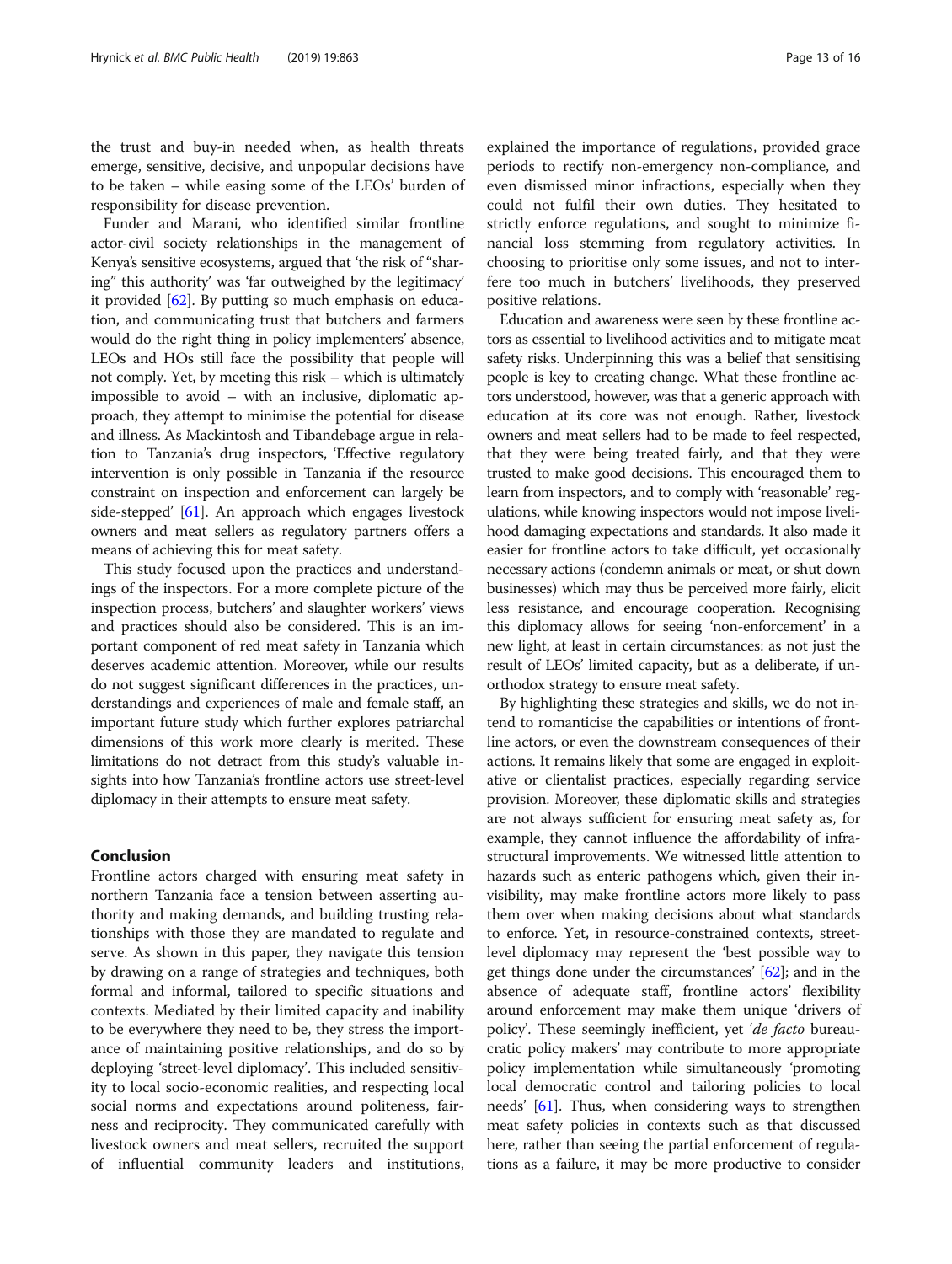ways of working with frontline actors to enhance what they and others can reasonably do under the constraints they currently face.

We propose that the knowledge produced in this study suggests (in addition to increasing resource availability) that LEOs and other frontline actors be more included in policy making processes, and be provided with opportunities to frankly discuss how social, economic and cultural realities mediate their work, and share strategies for maximising their capacities. This could also recognise the role of training and networking opportunities which go beyond the technical aspects of their work to consider more explicitly the role of trust, and the delicate navigation of relationships.

# **Endnotes**

<sup>1</sup>LEOs, officially known as Livestock Field Officers (LFOs), typically receive a diploma in animal health or production at a specialised livestock training institute [[25](#page-14-0)]. HOs are trained in the monitoring and management of disease outbreaks and communicable diseases <sup>2</sup>

 $2$ In some cases – such as with LEOs and community volunteers – there was more than one individual holding a particular position. The decision who to interview was made by the ward-level head of the relevant department. For instance, a lead LEO appointed a colleague, while HOs appointed particular community volunteers from their wards.

<sup>3</sup>The majority of red meat butchers in Tanzania, and much of East Africa, are male. This stems from longstanding cultural traditions stipulating that men are the owners, managers and handlers of cattle. <sup>4</sup>

<sup>4</sup>Two interview schedules were used, covering the same topics but tailored to the respondents' roles (either technical or administrative/elected). See Additional file 1 and Additional file 2

<sup>5</sup>Slaughterhouses are enclosed or roofed buildings, and are generally larger than slabs. They tend to operate in more systematic and formal ways, and have more developed infrastructure (drainage systems and running water) and equipment (such as hooks). Slaughterhouses are not, however, as highly formal or mechanized as abattoirs, such as the main facility in Arusha  $[53]$  $[53]$ .

Although not officially required, Regional and District Commissioners were reported to have insisted on glass windows because of the visibility offered and ease of cleaning. <sup>7</sup>

During community hygiene inspections, HOs scrutinise neighbourhoods, examining sanitation and the conditions animals are kept in. <sup>8</sup>

<sup>8</sup>Unsafe meat or animal carcasses were buried with lime and kerosene in serious cases. Sometimes, such as in anthrax cases, the buried carcass was fenced off to discourage animals from unearthing it.

# Additional files

[Additional file 1:](https://doi.org/10.1186/s12889-019-7067-8) Interview schedule for administrative staff, elected officials and community health volunteers. (DOCX 20 kb) [Additional file 2:](https://doi.org/10.1186/s12889-019-7067-8) Interview schedule for frontline technical staff

(LEOs, HOs, clinical personnel) (DOCX 21 kb)

#### Abbreviations

HO: Health Officer; LEO: Livestock Extension Officer; LFO: Livestock Field Officer; LMIC: low- and middle-income country; MERS: Middle East respiratory syndrome; RVF: Rift Valley fever; SARS: Severe acute respiratory syndrome; VIC: Veterinary Investigation Centre

#### Acknowledgements

We would like to thank all research participants for spending their valuable time with us. We would also like to thank all members of the HAZEL and SEEDZ consortiums, and Ms. Dassa Nkini, Ms. Mary Ryan and Ms. Eliza Kussaga for their administrative support for this research.

# Authors' contributions

BTM, ES, ESS, GP, JS, JC, KT, LW, NM and RZ were responsible for designing the research and field study. BM undertook all interviews, translation and transcription. TH and LW were responsible for literature review, data analysis, key arguments and drafting of the manuscript. VB, JB, SC, JC, MD, NM, GP, ES, ESS, BTM, KT, RZ and JS contributed to the critical revision of the manuscript for intellectual content. All authors have given final approval of the version submitted.

#### Funding

This research was funded by the Biotechnology and Biological Sciences Research Council, the Department for International Development, the Economic and Social Research Council, the Medical Research Council, the Natural Environment Research Council, and the Defence Science and Technology Laboratory, under the UK Zoonoses and Emerging Livestock Systems Initiative (BB/L017679/1 and BB/L018926/1). The funding bodies had no role in designing the study; collecting, analysing, or interpreting the data; and no role in writing the manuscript.

#### Availability of data and materials

The datasets used and/or analysed during the current study are currently available from the corresponding author on reasonable request, and will be lodged in a public repository at the culmination of the project.

#### Ethics approval and consent to participate

This project received ethical approval from the Ethics Committee of the College of Medical, Veterinary and Live Science Approval at the University of Glasgow, Glasgow, UK (Ref. 200140183 and Ref. 200140152); the Human Research Ethics Committee at the University of Otago, Dunedin, New Zealand (Ref. H15/069). Approval was also granted by the Tanzanian National Institute of Medical Research (Ref. NIMR/HQ/R.8a/Vol. IX/2028 and extension Ref. NIMR/ HQIR.8cNol. 11/1069) and from the Kilimanjaro Christian Medical Centre (KCMC) Ethics Committee (Research Ethical Certificate No. 832). In accordance with the Ethical Approval process and documentation, interviewees gave recorded, verbal consent to participate.

#### Consent for publication

Not applicable.

#### Competing interests

The authors declare that they have no competing interests.

#### Author details

<sup>1</sup>Institute of Development Studies, University of Sussex, Brighton, UK <sup>2</sup>mEpiLab, School of Veterinary Science, Massey University, Palmerston, New Zealand. <sup>3</sup>Institute of Biodiversity, Animal Health and Comparative Medicine, College of Medical, Veterinary and Life Sciences, University of Glasgow, Glasgow, UK. <sup>4</sup>Nelson Mandela African Institute of Science and Technology, Arusha, Tanzania. <sup>5</sup>Centre for International Health, Dunedin School of Medicine, University of Otago, Dunedin, New Zealand. <sup>6</sup>Kilimanjaro Christian Medical University College, Tumaini University, Moshi, Tanzania. <sup>7</sup>Paul G. Allen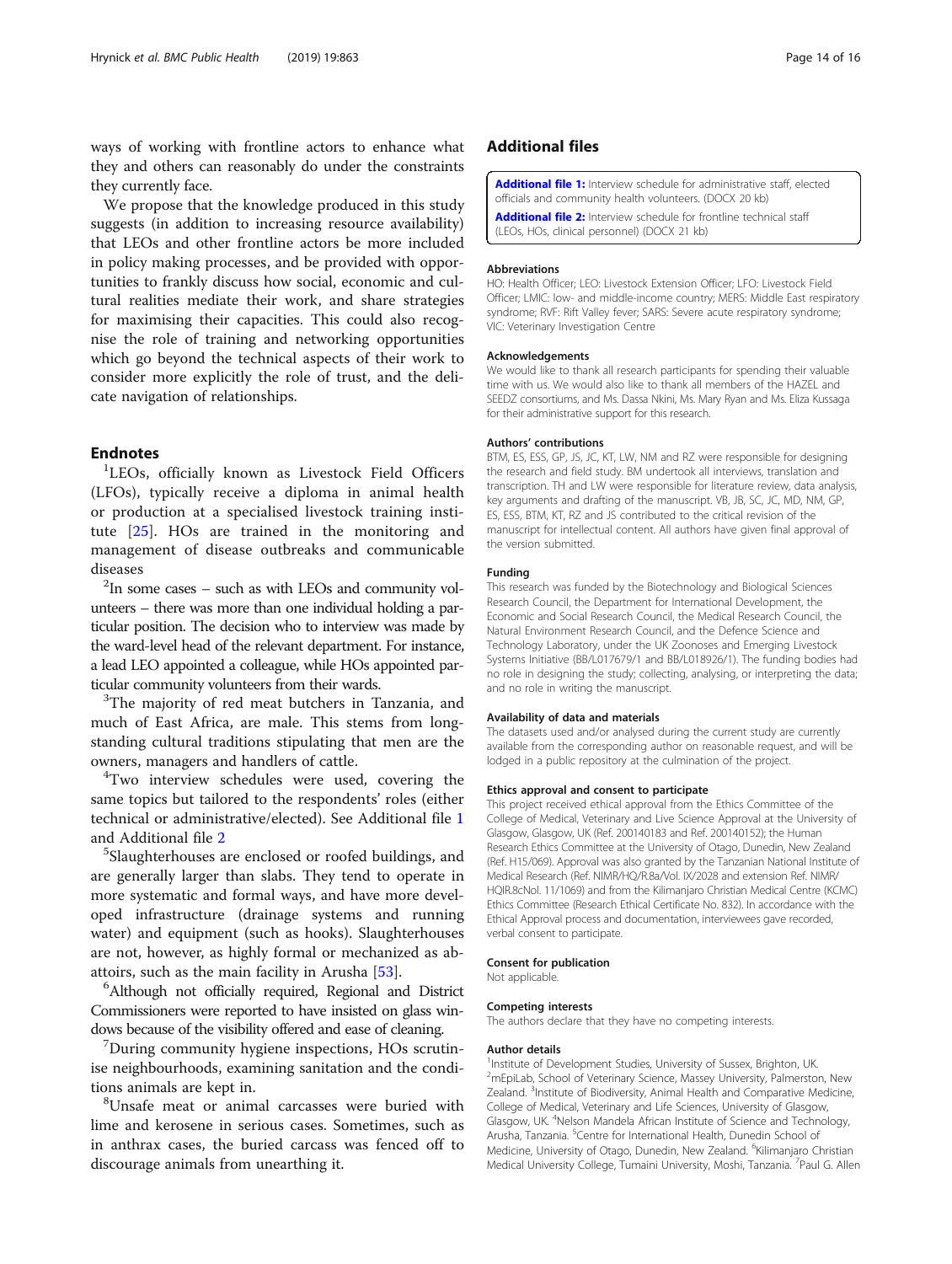<span id="page-14-0"></span>School for Global Animal Health, College of Veterinary Medicine, Washington State University, Pullman, USA. <sup>8</sup>Tanzania Chamber of Commerce -Kilimanjaro, Moshi, Tanzania. <sup>9</sup>Kilimanjaro Clinical Research Institute, Moshi, Tanzania. 10Ministry of Livestock and Fisheries Development, Dodoma, Tanzania. 11School of People, Environment and Planning, Massey University, Palmerston North, New Zealand. <sup>12</sup>School of Geographical and Earth Sciences, University of Glasgow, Glasgow, UK. 13Mwanga District Council Department of Livestock and Fisheries, Mwanga, Tanzania.

# Received: 20 December 2018 Accepted: 29 May 2019 Published online: 03 July 2019

# **References**

- Wood JLN, Leach M, Waldman L, MacGregor H, Fooks AR, Jones KE, et al. A framework for the study of zoonotic disease emergence and its drivers: spillover of bat pathogens as a case study. Phil Trans R Soc B. 2012. [https://](https://doi.org/10.1098/rstb.2012.0228) [doi.org/10.1098/rstb.2012.0228.](https://doi.org/10.1098/rstb.2012.0228)
- 2. Kilpatrick AM, Randolph SE. Drivers, dynamics, and control of emerging vector-borne zoonotic diseases. Lancet. 2012;380(9857):1946–55.
- 3. Broglia A, Kapel C. Changing dietary habits in a changing world: emerging drivers for the transmission of foodborne parasitic zoonoses. Vet Parasitol. 2011;182:2–13.
- 4. Dry S, Leach M, editors. Epidemics: science, governance and social justice. London: Earthscan; 2010.
- 5. Morens DM, Folkers GK, Fauci AS. The challenge of emerging and reemerging infectious diseases. Nature. 2004;430(6996):242.
- 6. Jones BA, Grace D, Kock R, Alonso S, Rushton J, Said MY, et al. Zoonosis emergence linked to agricultural intensification and environmental change. PNAS. 2013;110:8399–404.
- 7. Grace D, Mutua F, Ochungo P, Kruska R, Jones K, Brierley L, et al. Mapping of Poverty and Likely Zoonoses Hotspots. Nairobi: Zoonoses Project 4. Report to the UK Department for International Development; International Livestock Research Institute; 2012.
- Karimuribo ED, Mboera LEG, Mbugi E, Simba A, Kivaria FM, Mmbuji P, et al. Are we prepared for emerging and re-emerging diseases? Experience and lessons from epidemics that occurred in Tanzania during the last five decades. Tanzan J Health Res. 2011;13(Suppl 1):387–98.
- 9. Allen T, Murray KA, Zambrana-Torrelio C, Morse SS, Rondinini C, Di Marco M, et al. Global hotspots and correlates of emerging zoonotic diseases. Nat Commun. 2017;8:1124.
- 10. Sindato C, Karimuribo E, Mboera LE. The epidemiology and socio-economic impact of Rift Valley fever in Tanzania: a review. Tanzan J Health Res. 2011;13(5):1-16.
- 11. Peyre M, Chevalier V, Abdo-Salem S, Velthuis A, Antoine-Moussiaux N, Thiry E, et al. A systematic scoping study of the socio-economic impact of Rift Valley fever: research gaps and needs. Zoonoses Public Health. 2015;62(5):309–25.
- 12. Allan KJ, Biggs HM, Halliday JEB, Kazwala RR, Maro VP, et al. Epidemiology of leptospirosis in Africa: a systematic review of a neglected zoonosis and a paradigm for 'one health' in Africa. PLoS Negl Trop Dis. 2015. [https://doi.](https://doi.org/10.1371/journal.pntd.0003899) [org/10.1371/journal.pntd.0003899](https://doi.org/10.1371/journal.pntd.0003899).
- 13. Crump JA, Morrissey AB, Nicholson WL, Massung RF, Stoddard RA, Galloway RL, et al. Etiology of severe non-malaria febrile illness in northern Tanzania: a prospective cohort study. PLoS Negl Trop Dis. 2013. [https://doi.org/10.](https://doi.org/10.1371/journal.pntd.0002324) [1371/journal.pntd.0002324](https://doi.org/10.1371/journal.pntd.0002324).
- 14. Reddy EA, Shaw AV, Crump JA. Community-acquired bloodstream infections in Africa: a systematic review and meta-analysis. Lancet Infect Dis. 2010. [https://doi.org/10.1016/S1473-3099\(10\)70072-4.](https://doi.org/10.1016/S1473-3099(10)70072-4)
- 15. Halliday J, Daborn C, Auty H, Mtema Z, Lembo T, deC Bronsvoort BM, et al. Bringing together emerging and endemic zoonoses surveillance: shared challenges and a common solution. Philos Trans Biol Sci. 2012;367(1604):2872–80.
- 16. Swai ES, Schoonman L, Daborn CJ. Knowledge and attitude towards zoonoses among animal health workers and livestock keepers in Arusha and Tanga. Tanzania Tanzan J Health Res. 2010;12(4):280–6.
- 17. Dlamini BS, Montso PK, Kumar A, Ateba CN. Distribution of virulence factors, determinants of antibiotic resistance and molecular fingerprinting of Salmonella species isolated from cattle and beef samples: suggestive evidence of animal-to-meat contamination. Environ Sci Pollut Res Int. 2018. <https://doi.org/10.1007/s11356-018-3231-4>.
- 18. MLFD. 2015. Tanzania livestock modernization initiative. Ministry of Livestock and Fisheries Development, July 2015.
- 19. Wilson RT. 2015 The red meat value chain in Tanzania: a report from the southern highlands food systems programme.
- 20. Mbwambo MSN, Mruttu H, Dotto M, Ndomba C, da Silva M, Makusaro F, et al. Tanzania livestock master plan. Nairobi: International Livestock Research Institute (ILRI); 2018.
- 21. UNIDO. Tanzania's red meat value chain: a diagnostic, Africa agribusiness and agroindustry development initiative (3ADI) reports. Vienna: United Nations Industrial Development Organization (UNIDO); 2012.
- 22. Alphonce R, Alfnes F. Consumer willingness to pay for food safety in Tanzania: an incentive-aligned conjoint analysis. Int J Consum Stud. 2012;36(4):394–400.
- 23. Kurwijila L, Mwingira J, Karimuribo E, Shirima G, Lema B, Ryoba R, et al. Safety of animal source foods in Tanzania: a situational analysis. Nairobi: ILRI; 2011.
- 24. United Republic of Tanzania, Prime Minister's Office, n.d., One Health Strategic Plan: 2015–2020; WHO, 2018. Tanzania commits to embrace the One Health approach, WHO Regional Office for Africa, [https://afro.who.int/news/tanzania](https://afro.who.int/news/tanzania-commits-embrace-one-health-approach)[commits-embrace-one-health-approach](https://afro.who.int/news/tanzania-commits-embrace-one-health-approach). Accessed 16 Nov 2018.
- 25. MALF. 2016. Livestock field officer survey: policy priorities for improved livestock services. Ministry of Agriculture, Livestock and Fisheries.
- 26. Bech MM, Lawi YQ, Massay DA, Rekdal OB. Changing policies and their influence on government health workers in Tanzania, 1967–2009: perspectives from rural Mbulu district. Int J Afr Hist Stud. 2013;46:61–103.
- 27. Nilsen P, Ståhl C, Roback K, Cairney P. Never the twain shall meet? A comparison of implementation science and policy implementation research. Implement Sci. 2013;8:63.
- 28. Carey G, Dickinson H, Olney S. What can feminist theory offer policy implementation challenges? Evidence Policy. 2017. [https://doi.org/10.1332/](https://doi.org/10.1332/174426417X14881935664929) [174426417X14881935664929](https://doi.org/10.1332/174426417X14881935664929).
- 29. Lipsky M. Street-level bureaucracy: dilemmas of the individual in public services. New York: Sage Publications; 1980.
- 30. Sevä M, Jagers SC. Inspecting environmental management from within: the role of street-level bureaucrats in environmental policy implementation. J Environ Manag. 2013. <https://doi.org/10.1016/j.jenvman.2013.06.038>.
- 31. Arnold G. Policy learning and science policy innovation adoption by streetlevel bureaucrats. J Public Policy. 2014. [https://doi.org/10.1017/](https://doi.org/10.1017/S0143814X14000154) [S0143814X14000154](https://doi.org/10.1017/S0143814X14000154).
- 32. Hill M, Hupe P. Implementing public policy. 2nd ed. Los Angeles: Sage Publications; 2009.
- 33. Long N. Development sociology: actor perspectives. London. New York: Routledge; 2001.
- 34. Degnbol T. Inside government extension agencies: a comparison of four agencies in the Sikasso region of Mali. In: Benjaminsen TA, Lund C, editors. Politics, Property and Production in the West African Sahel: Understanding Natural Resource Management. Uppsala: Nordiska Afrikainstitutet; 2001. p. 101–16.
- 35. Cook EAJ, de Glanville WA, Thomas LF, Kariuki S, de Clare Bronsvoort BM, Fèvre EM. Working conditions and public health risks in slaughterhouses in western Kenya. BMC Public Health. 2017;17(1):14.
- 36. Tummers LG, Bekkers VJJM. Policy implementation, street-level bureaucracy and the importance of discretion. Public Manag Rev. 2014;16(4):527–47.
- Gale N, Dowswel G, Greenfield S, Marshall T. Street-level diplomacy? Communicative and adaptive work at the front line of implementing public health policies in primary care. Soc Sci Med. 2017. [https://doi.org/10.1016/j.](https://doi.org/10.1016/j.socscimed.2017.01.046) [socscimed.2017.01.046.](https://doi.org/10.1016/j.socscimed.2017.01.046)
- 38. Bardosh K. Global aspirations, local realities: the role of social science research in controlling neglected tropical diseases. Infect Dis Poverty. 2014;3(1):35.
- 39. Nørrung B, Buncic S. Microbial safety of meat in the European Union. Meat Sci. 2008;78(1–2):14–24.
- 40. Ladbury G, Allan KJ, Cleaveland S, Davis A, de Glanville WA, Forde TL, et al. One health research in northern Tanzania – challenges and progress. East African Health Res J. 2017;1(1):8–18.
- 41. Grace D. Food safety in low and middle income countries. Int J Environ Res Public Health. 2015;12(9):10490–507.
- 42. Shun-King M, Gilson L, Mbachu C, Molyneux S, Muraya KW, Uguru N, Govender V. Leadership experiences and practices of south African health managers: what is the influence of gender? -a qualitative exploratory study. Int J Health Equity. 2018;17(1):148.
- 43. Adjiwanou V, LeGrand T. Gender inequality and the use of maternal healthcare services in rural sub-Saharan Africa. Health Place. 2014;20:67–78.
- 44. Oliver M, Geniets A, Winters N, Rega I, Mbae SM. What do community health workers have to say about their work, and how can this inform improved programme design? A case study with CHWs within Kenya. Glob Health Action. 2015;8:27168.
- 45. Temple B, Young A. Qualitative research and translation dilemmas. Qualitative research. 2004;4(2):161–78.